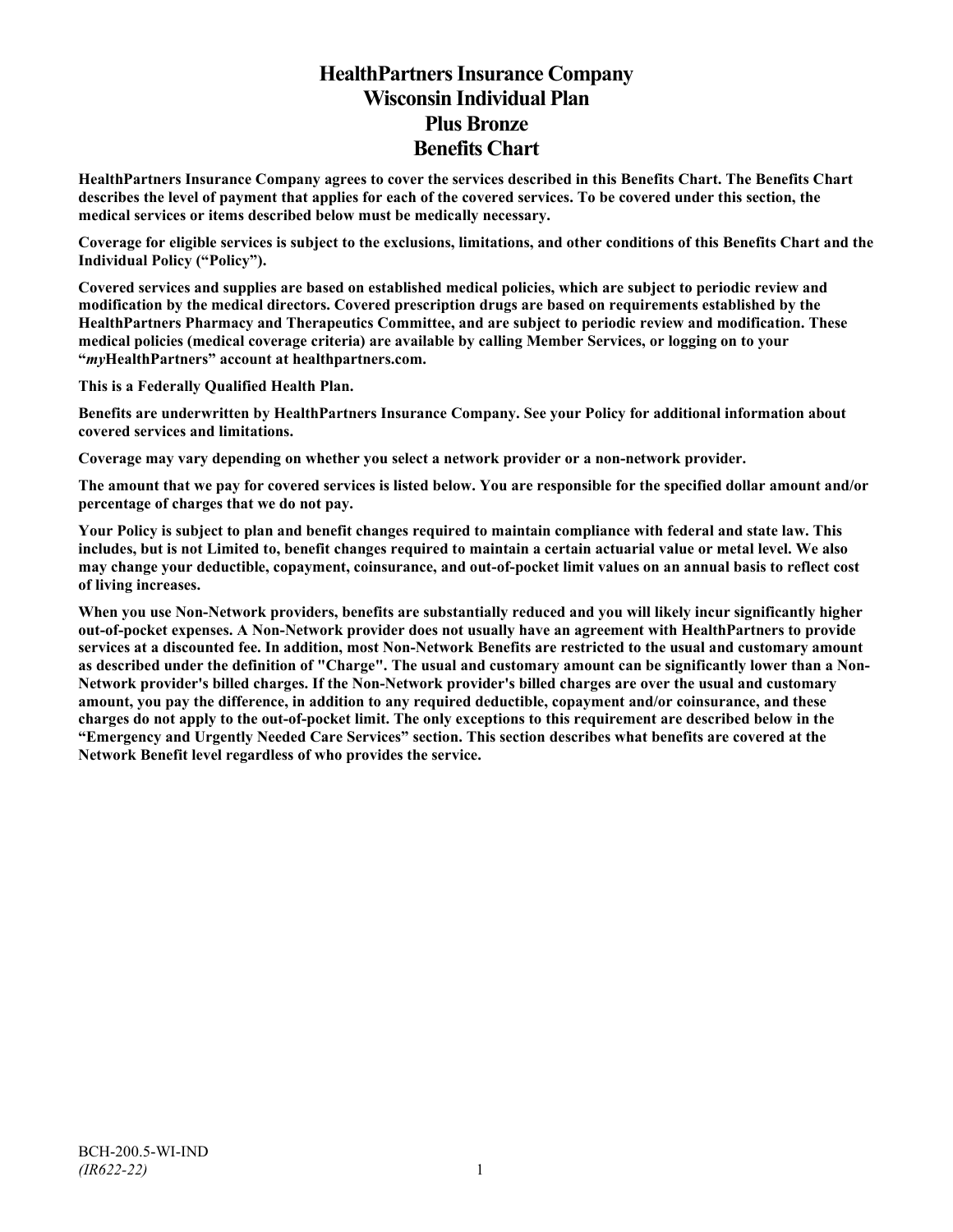# **These definitions apply to the Benefits Chart. They also apply to your Policy.**

| <b>Biosimilar Drug:</b> | A prescription drug, approved by the Food and Drug Administration (FDA), that the FDA has<br>determined is biosimilar to and interchangeable with a biological brand name drug. Biosimilar<br>drugs are not considered generic drugs and are not covered under the generic drug benefit.                                                                                                                                                                                                                                                                                                                                     |
|-------------------------|------------------------------------------------------------------------------------------------------------------------------------------------------------------------------------------------------------------------------------------------------------------------------------------------------------------------------------------------------------------------------------------------------------------------------------------------------------------------------------------------------------------------------------------------------------------------------------------------------------------------------|
| <b>Brand Name Drug:</b> | A prescription drug, approved by the Food and Drug Administration (FDA), that is manufactured,<br>sold or licensed for sale under a trademark by the pharmaceutical company that originally<br>researched and developed the drug. Brand name drugs have the same active-ingredient formula as<br>the generic version of the drug. However, generic drugs are manufactured and sold by other drug<br>manufacturers and are generally not available until after the patent on the brand name drug has<br>expired. A few brand name drugs may be covered at the generic benefit level if this is indicated on<br>the formulary. |
| <b>Calendar Year:</b>   | This is the 12-month period beginning 12:01 A.M. Central Time, on January 1, and ending 12:00<br>A.M. Central Time of the next following December 31.                                                                                                                                                                                                                                                                                                                                                                                                                                                                        |
| Charge:                 | For covered services delivered by a network provider, this is the provider's discounted fee for a<br>given medical/surgical service, procedure or item.                                                                                                                                                                                                                                                                                                                                                                                                                                                                      |
|                         | For covered services delivered by non-network providers, a contracted rate may apply if such<br>arrangement is available to HealthPartners.                                                                                                                                                                                                                                                                                                                                                                                                                                                                                  |
|                         | For the Usual and Customary Charge for covered services delivered by non-network providers,<br>our payment is calculated using one of the following options in the following order, depending on<br>availability: 1) a percentage of the Medicare fee schedule; 2) a comparable schedule if the service<br>is not on the Medicare fee schedule; or 3) a commercially reasonable rate for such service if a fee<br>schedule is not available.                                                                                                                                                                                 |
|                         | The Usual and Customary Charge is the maximum amount allowed that we consider in the<br>calculation of the payment of charges incurred for certain covered services. You must pay for any<br>charges above the usual and customary charge, and they do not apply to the out-of-pocket limit.                                                                                                                                                                                                                                                                                                                                 |
|                         | A charge is incurred for covered ambulatory medical and surgical services, on the date the service<br>or item is provided. A charge is incurred for covered inpatient services, on the date of admission to<br>a hospital. To be covered, a charge must be incurred on or after your effective date and on or<br>before the termination date.                                                                                                                                                                                                                                                                                |
|                         | Copayment/Coinsurance: The specified dollar amount, or percentage, of charges incurred for covered services, which we do<br>not pay, but which you must pay, each time you receive certain medical services, procedures or<br>items. Our payment for those covered services or items begins after the copayment or coinsurance<br>is satisfied. Covered services or items requiring a copayment or coinsurance are specified in this<br>Benefits Chart.                                                                                                                                                                      |
|                         | For services provided by a network provider:                                                                                                                                                                                                                                                                                                                                                                                                                                                                                                                                                                                 |
|                         | An amount which is listed as a flat dollar copayment is applied to a network provider's discounted<br>charges for a given service. However, if the network provider's discounted charges for a service or<br>item is less than the flat dollar copayment, you will pay the network provider's discounted charge.<br>An amount which is listed as a percentage of charges or coinsurance is based on the network<br>provider's discounted charges, calculated at the time the claim is processed, which may include an<br>agreed upon fee schedule rate for case rate or withhold arrangements.                               |
|                         | For services provided by a Non-Network provider:                                                                                                                                                                                                                                                                                                                                                                                                                                                                                                                                                                             |
|                         | Any copayment or coinsurance is applied to the lesser of the provider's charges or the usual and<br>customary charge for a service.                                                                                                                                                                                                                                                                                                                                                                                                                                                                                          |
|                         | A copayment or coinsurance is due at the time a service is provided, or when billed by the<br>provider. The copayment or coinsurance applicable for a scheduled visit with a network provider<br>will be collected for each visit, late cancellation and failed appointment.                                                                                                                                                                                                                                                                                                                                                 |
|                         |                                                                                                                                                                                                                                                                                                                                                                                                                                                                                                                                                                                                                              |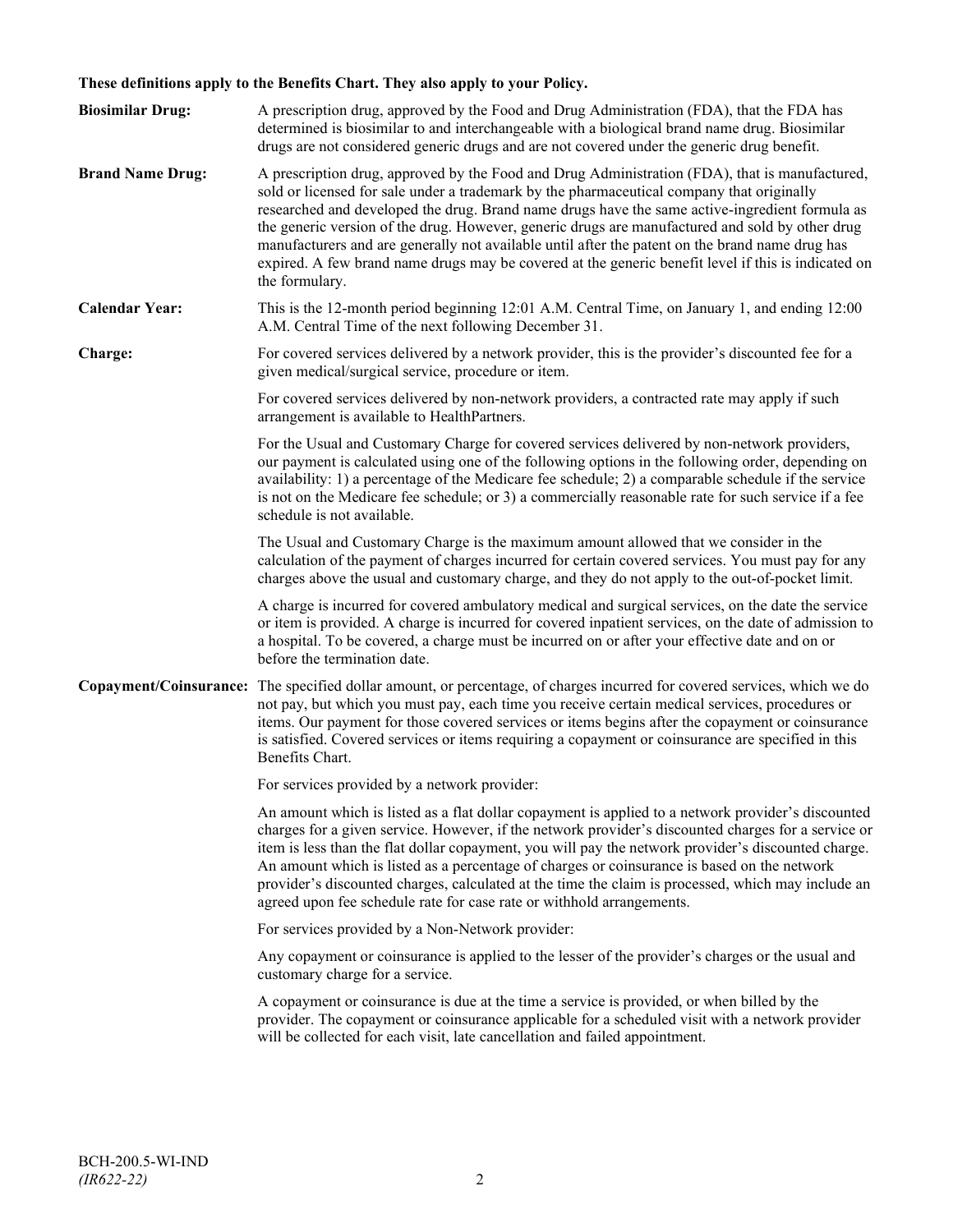| Deductible:                    | The specified dollar amount of charges incurred for covered services, which we do not pay, but an<br>enrollee or a family has to pay first in a calendar year. Our payment for those services or items<br>begins after the deductible is satisfied. For network providers, the amount of the charges that apply<br>to the deductible are based on the network provider's discounted charges, calculated at the time<br>the claim is processed, which may include an agreed upon fee schedule rate for case rate or<br>withhold arrangements. For non-network providers, the amount of charges that apply to the<br>deductible are the lesser of the provider's charges or the usual and customary charge for a service. |
|--------------------------------|-------------------------------------------------------------------------------------------------------------------------------------------------------------------------------------------------------------------------------------------------------------------------------------------------------------------------------------------------------------------------------------------------------------------------------------------------------------------------------------------------------------------------------------------------------------------------------------------------------------------------------------------------------------------------------------------------------------------------|
|                                | Any amounts paid or reimbursed by a third party, including, but not Limited to: point of service<br>rebates, manufacturer coupons, manufacturer debit cards or other forms of direct reimbursement to<br>an Insured for a product or service, will not apply toward your deductible, to the extent permitted<br>under state and federal law.                                                                                                                                                                                                                                                                                                                                                                            |
|                                | Your plan has an embedded deductible. This means once a member meets the individual<br>deductible, the plan begins paying benefits for that person. If two or more members of the family<br>meet the family deductible, the plan begins paying benefits for all members of the family,<br>regardless of whether each member has met the individual deductible. However, a member may<br>not contribute more than the individual deductible toward the family deductible.                                                                                                                                                                                                                                                |
|                                | All services are subject to the deductible unless otherwise indicated below in this Benefits Chart.                                                                                                                                                                                                                                                                                                                                                                                                                                                                                                                                                                                                                     |
| Formulary:                     | This is a current list, which may be revised from time to time, of prescription drugs, medications,<br>equipment and supplies covered by us as indicated in this Benefits Chart which are covered at the<br>highest benefit level. Some drugs on the formulary may require prior authorization to be covered<br>as formulary drugs. The formulary, and information on drugs that require prior authorization, are<br>available by calling Member Services, or logging on to your "myHealthPartners" account at<br>healthpartners.com.                                                                                                                                                                                   |
| <b>Generic Drug:</b>           | A prescription drug, approved by the Food and Drug Administration (FDA), that the FDA has<br>determined is comparable to a brand name drug product in dosage form, strength, route of<br>administration, quality, intended use and documented bioequivalence. Generally, generic drugs<br>cost less than brand name drugs. Some brand name drugs may be covered at the generic drug<br>benefit level if this is indicated on the formulary.                                                                                                                                                                                                                                                                             |
| <b>Non-Formulary Drug:</b>     | This is a prescription drug, approved by the Food and Drug Administration (FDA), that is not on<br>the formulary, is medically necessary and is not investigative or experimental or otherwise<br>excluded under your Policy.                                                                                                                                                                                                                                                                                                                                                                                                                                                                                           |
| <b>Out-of-Pocket Expenses:</b> | You pay the specified copayments/coinsurance and deductibles applicable for particular services,<br>subject to the out-of-pocket limit described below. These amounts are in addition to the monthly<br>enrollment payments.                                                                                                                                                                                                                                                                                                                                                                                                                                                                                            |
| <b>Out-of-Pocket Limit:</b>    | You pay the copayments/coinsurance and deductibles for covered services, to the individual or<br>family out-of-pocket limit. Thereafter we cover 100% of charges incurred for all other covered<br>services, for the rest of the calendar year. You pay amounts greater than the out-of-pocket limit if<br>you exceed any visits or day limits.                                                                                                                                                                                                                                                                                                                                                                         |
|                                | Non-Network Benefits above the usual and customary charge (see definition of charge above) do<br>not apply to the out-of-pocket limit.                                                                                                                                                                                                                                                                                                                                                                                                                                                                                                                                                                                  |
|                                | Non-Network Benefits for transplant surgery do not apply to the out-of-pocket limit.                                                                                                                                                                                                                                                                                                                                                                                                                                                                                                                                                                                                                                    |
|                                | You are responsible to keep track of the out-of-pocket expenses. Contact our Member Services<br>department for assistance in determining the amount paid by the enrollee for specific eligible<br>services received. Claims for reimbursement under the out-of-pocket limit provisions are subject<br>to the same time limits and provisions described under the "Claims Provisions" section of the<br>Contract.                                                                                                                                                                                                                                                                                                        |
| <b>Specialty Drug List:</b>    | This is a current list, which may be revised from time to time, of prescription drugs, medications,<br>equipment and supplies, which are typically bio-pharmaceuticals. The purpose of a specialty drug<br>list is to facilitate enhanced monitoring of complex therapies used to treat specific conditions.<br>Specialty drugs are covered by us as indicated in this Benefits Chart. The specialty drug list is<br>available by calling Member Services, or logging on to your "myHealthPartners" account at<br>healthpartners.com                                                                                                                                                                                    |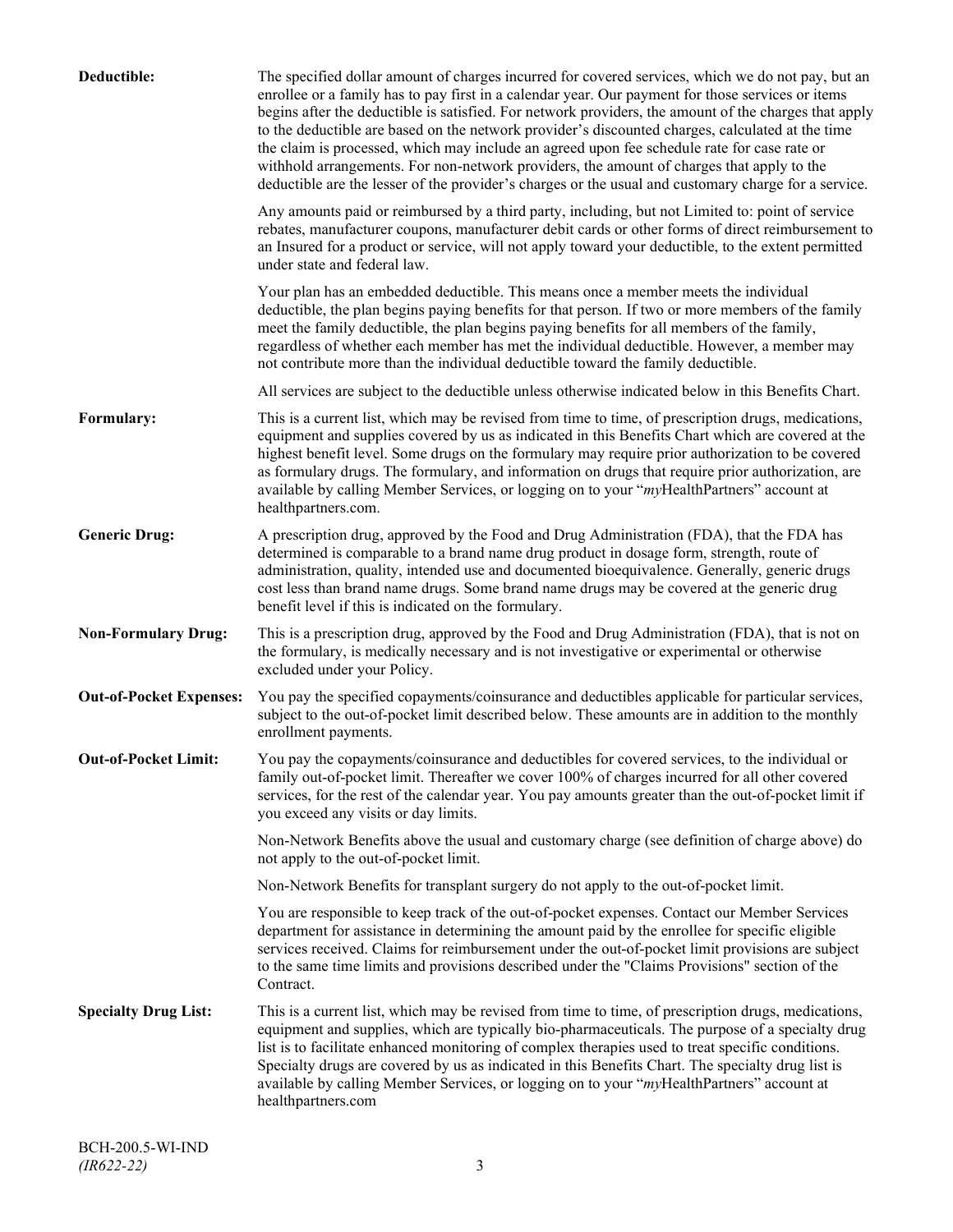# **DEDUCTIBLES AND OUT-OF-POCKET LIMITS**

#### **Individual Calendar Year Deductible**

| <b>Network Benefits</b> | <b>Non-Network Benefits</b> |
|-------------------------|-----------------------------|
| \$6,250                 | \$20,000                    |

#### **Family Calendar Year Deductible**

| <b>Network Benefits</b> | <b>Non-Network Benefits</b> |
|-------------------------|-----------------------------|
| \$12,500                | \$40,000                    |

Your individual and family deductible amounts may be indexed to allow for changes under Federal rules.

Your Policy has an embedded deductible. This means once you meet the individual deductible, we begin paying benefits. If two or more covered members of the family meet the family deductible, we begin paying benefits for all covered members of the family, regardless of whether each member has met the individual deductible. However, you may not contribute more than the individual deductible amount towards the family deductible.

Separate deductibles must be satisfied under the Network Benefits and Non-Network Benefits.

Any amounts paid or reimbursed by a third party, including but not Limited to: point of service rebates, manufacturer coupons, manufacturer debit cards or other forms of direct reimbursement to an Insured for a product or service, will not apply toward your deductible, to the extent permitted under state and federal law.

#### **Individual Calendar Year Out-of-Pocket Limit**

| Network Benefits | <b>Non-Network Benefits</b> |
|------------------|-----------------------------|
| \$8,700          | None.                       |

#### **Family Calendar Year Out-of-Pocket Limit**

| Network Benefits       | <b>Non-Network Benefits</b> |
|------------------------|-----------------------------|
| $\frac{1}{2}$ \$17,400 | None.                       |

Your individual and family out-of-pocket amounts may be indexed to allow for changes under Federal rules.

Separate Out-of-Pocket Limits must be satisfied under Network Benefits and Non-Network Benefits.

Non-Network Benefits above the usual and customary charge will not apply to the individual or family Out-of-Pocket.

Any amounts paid or reimbursed by a third party, including but not Limited to: point of service rebates, manufacturer coupons, manufacturer debit cards or other forms of direct reimbursement to an Insured for a product or service, will not apply as an outof-pocket expense, to the extent permitted under state and federal law.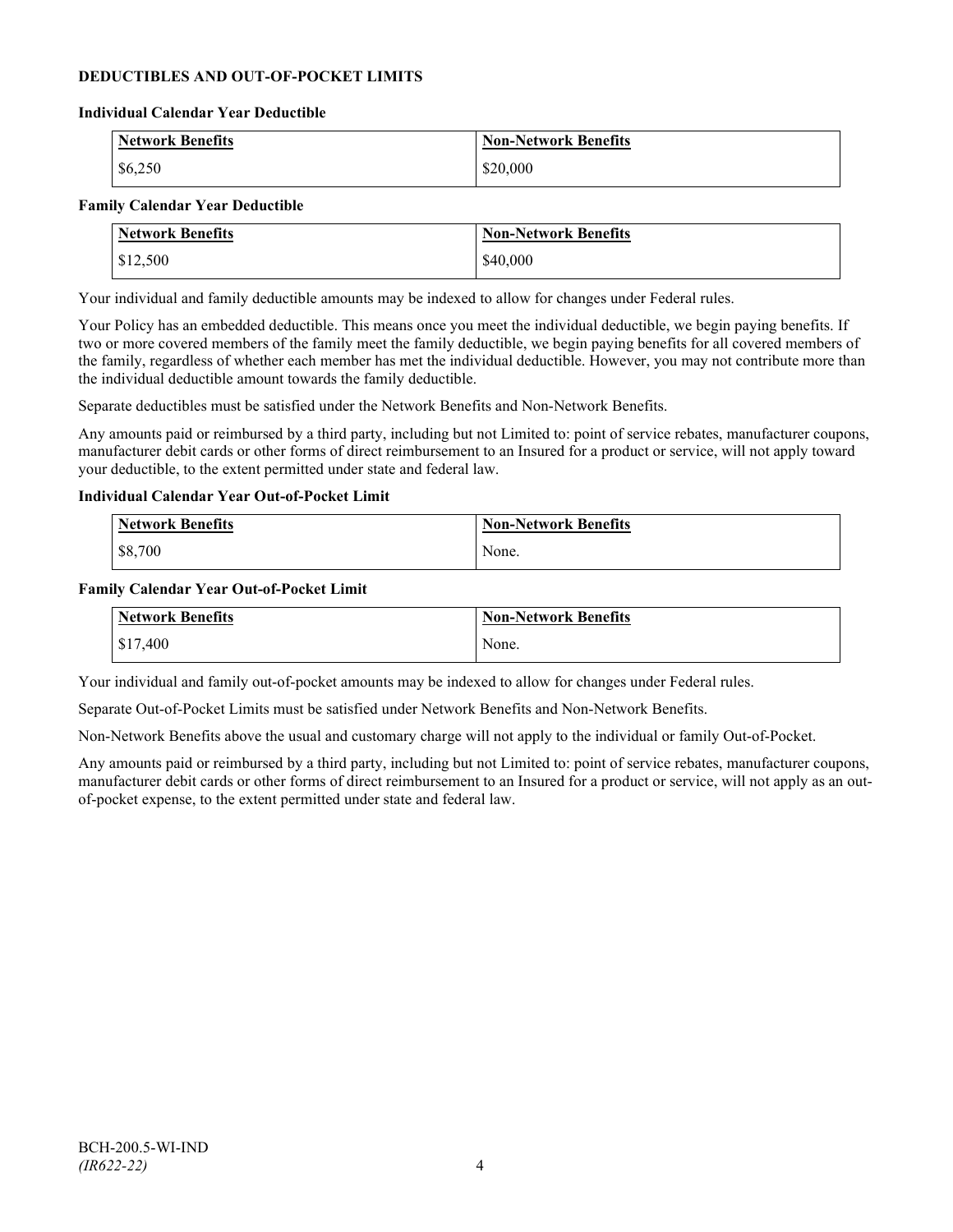# **AMBULANCE AND MEDICAL TRANSPORTATION**

# **Covered Services:**

We cover ambulance and medical transportation for medical emergencies.

We also cover medically necessary, non-emergency transportation if it meets our medical coverage criteria.

Covered services are based on established medical policies, which are subject to periodic review and modification by the medical directors. These medical policies (medical coverage criteria) and applicable prior authorization requirements are available by calling Member Services, or logging on to your "*my*HealthPartners" account a[t healthpartners.com.](http://www.healthpartners.com/)

| <b>Network Benefits</b>      | <b>Non-Network Benefits</b> |
|------------------------------|-----------------------------|
| 70% of the charges incurred. | See Network Benefits.       |

#### **Not Covered:**

See "Services Not Covered" in your Policy.

# **AUTISM SERVICES**

# **Covered Services:**

We cover prior authorized evidence-based intensive-level and non-intensive-level treatment of autism spectrum disorders (autism disorder, Asperger's syndrome or pervasive development disorder not otherwise specified).

Covered services are based on established medical policies, which are subject to periodic review and modification by the medical directors. These medical policies (medical coverage criteria) are available by calling Member Services, or logging on to your "*my*HealthPartners" account at [healthpartners.com.](http://www.healthpartners.com/)

Your network provider will coordinate the prior authorization process for any autism treatment services. You may call Member Services at 952-883-5900 or toll-free at 888-360-0622 if you have any questions or concerns regarding the authorization process.

Please call Member Services at 952-883-5900 or toll-free at 888-360-0622 to request authorization for autism treatment services from a Non-Network provider.

**Intensive-level services for children diagnosed with autism spectrum disorders.** Intensive-level services must begin on or after 2 years of age and end before 9 years of age. Intensive-level services, on average, are services provided for more than 20 hours of treatment per week. (The average number of hours a week is calculated over a 6-month period.)

| Network Benefits                         | <b>Non-Network Benefits</b>              |
|------------------------------------------|------------------------------------------|
| 70% of the charges incurred.             | 150% of the charges incurred.            |
| Limited to 240 visits per calendar year. | Limited to 240 visits per calendar year. |

The maximum number of visits is combined for Network Benefits and Non-Network Benefits. Visit limits are based on minimum coverage amount available at the time of publication. Additional visits may be available if required due to revised minimum coverage amounts issued by the Office of the Commissioner of Insurance. See our medical coverage criteria for current visit limits.

# **Intensive-Level Services Lifetime Maximum Benefit**

| Network Benefits                                                     | <b>Non-Network Benefits</b>                                          |
|----------------------------------------------------------------------|----------------------------------------------------------------------|
| 4 years of cumulative services under this plan or any<br>other plan. | 4 years of cumulative services under this plan or any<br>other plan. |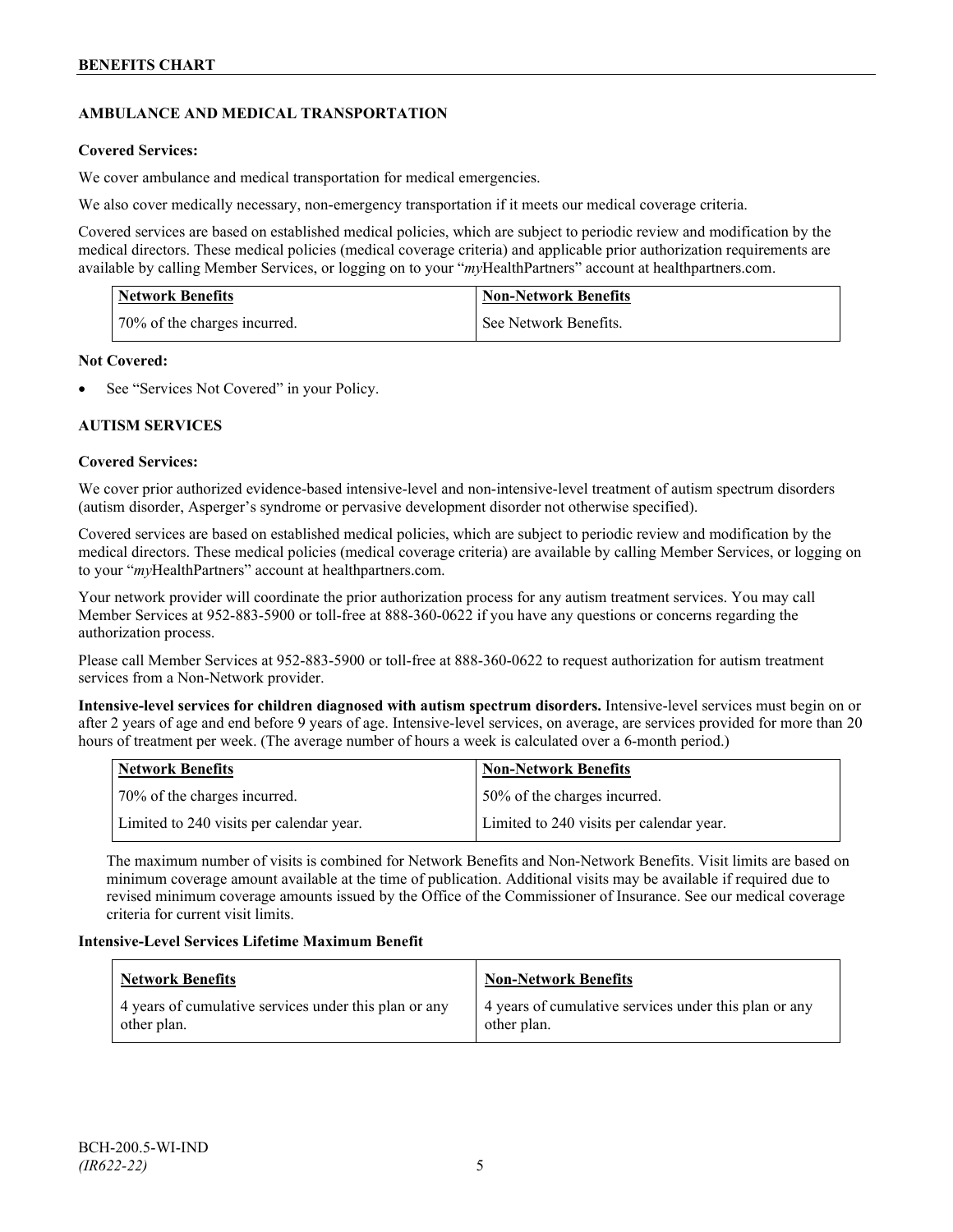### **Non-intensive-level services for Insureds diagnosed with autism spectrum disorders**

| Network Benefits                         | <b>Non-Network Benefits</b>              |
|------------------------------------------|------------------------------------------|
| 70% of the charges incurred.             | 50% of the charges incurred.             |
| Limited to 120 visits per calendar year. | Limited to 120 visits per calendar year. |

The maximum number of visits is combined for Network Benefits and Non-Network Benefits. Visit limits are based on minimum coverage amount available at the time of publication. Additional visits may be available if required due to revised minimum coverage amounts issued by the Office of the Commissioner of Insurance. See our medical coverage criteria for current visit limits.

### **Not Covered:**

See "Services Not Covered" in your Policy.

# **BEHAVIORAL HEALTH SERVICES**

#### **Covered Services:**

Covered services are based on established medical policies, which are subject to periodic review and modification by the medical directors. These medical policies (medical coverage criteria) are available by calling Member Services, or logging on to your "*my*HealthPartners" account at [healthpartners.com.](http://www.healthpartners.com/)

**Transitional treatment services.** These are services for the treatment of nervous or mental disorders, and substance use disorders which are provided to an Insured in a less restrictive manner than are inpatient hospital services but in a more intensive manner than are outpatient services. Transitional treatment services are services offered by a provider, and certified by the Wisconsin Department of Health Services for each of the following (except the last bulleted item):

- Mental health services for covered adults in a day treatment program.
- Mental health services for covered children in a day hospital treatment program.
- Services for persons with chronic mental illness provided through a community support program.
- Residential treatment programs for dependent covered persons with substance use disorder.
- Substance use disorder services in a day treatment program.
- Services for persons who are experiencing a mental health crisis or who are in a situation likely to turn into a mental health crisis if support is not provided.
- Intensive outpatient programs for the treatment of psychoactive substance use disorders provided in accordance with the patient placement criteria of the American Society of Addiction Medicine.

#### **Mental health services**

We cover services for mental health diagnoses as described in the Diagnostic and Statistical Manual of Mental Disorders – Fifth Edition (DSM 5) (most recent edition).

We provide coverage for mental health treatment ordered by a Wisconsin court under a valid court order that is issued on the basis of a behavioral care evaluation performed by a licensed psychiatrist or doctoral level licensed psychologist, which includes a diagnosis and an individual treatment plan for care in the most appropriate, least restrictive environment. We must be given a copy of the court order and the behavioral care evaluation, and the service must be a covered benefit under your Policy, and the service must be provided by a network provider, or other provider as required by law.

**Outpatient services:** We cover medically necessary outpatient professional mental health services for evaluation, crisis intervention, and treatment of mental health disorders.

A comprehensive diagnostic assessment will be used as the basis for a determination by a mental health professional, concerning the appropriate treatment and the extent of services required.

Outpatient services we cover for a diagnosed mental health condition include the following:

- Individual, group, family and multi-family therapy;
- Medication management provided by a physician, certified nurse practitioner, or physician's assistant;
- Psychological testing services for the purposes of determining the differential diagnoses and treatment planning for patients currently receiving behavioral health services;
- Partial hospitalization services in a licensed hospital or community mental health center;

BCH-200.5-WI-IND *(IR622-22)* 6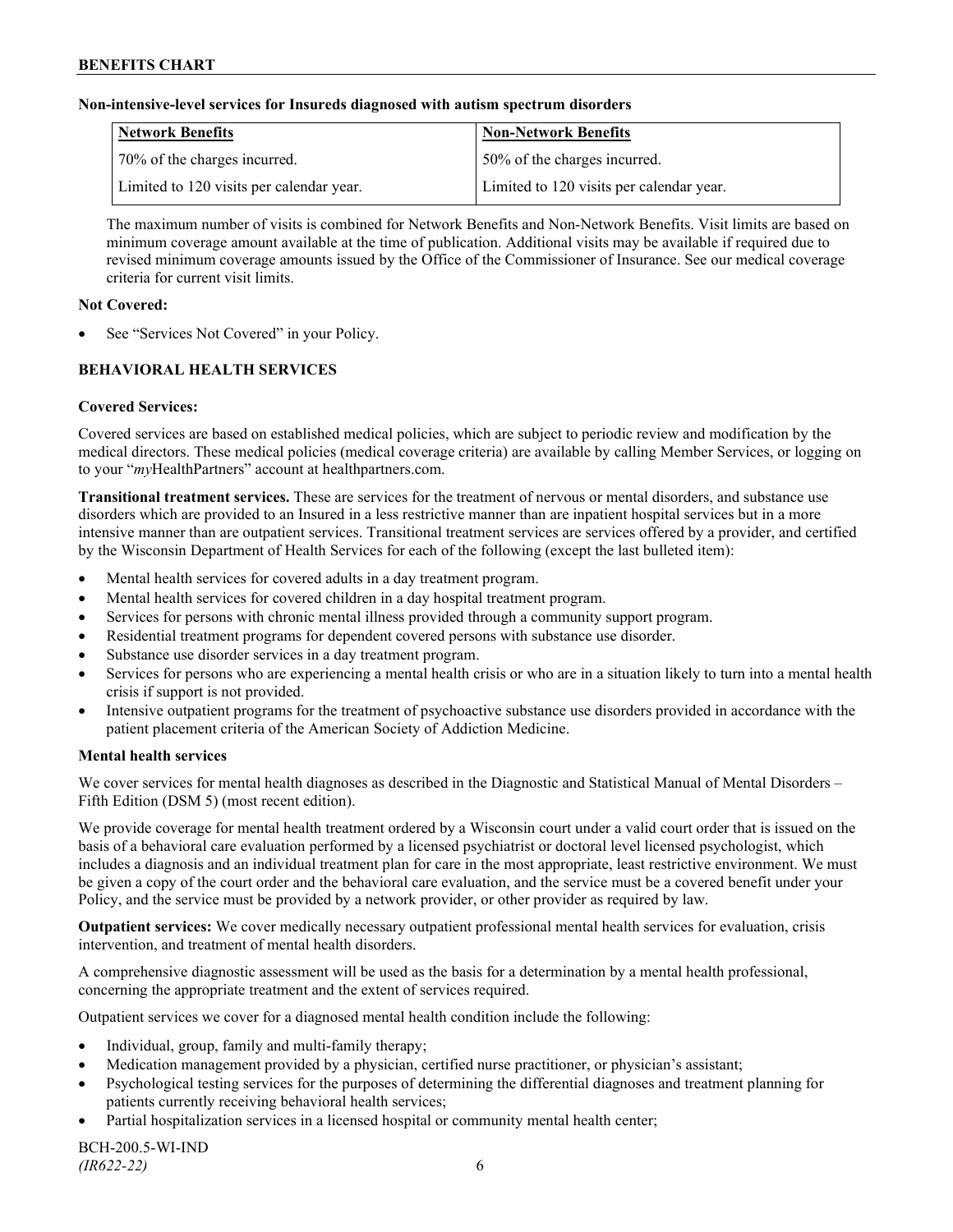- Psychotherapy and nursing services provided in the home if authorized by us; and
- Treatment for gender dysphoria.

| Network Benefits             | <b>Non-Network Benefits</b>  |
|------------------------------|------------------------------|
| 70% of the charges incurred. | 50% of the charges incurred. |

**Group therapy**

| Network Benefits             | <b>Non-Network Benefits</b>  |
|------------------------------|------------------------------|
| 70% of the charges incurred. | 50% of the charges incurred. |

# **Inpatient services, including mental health residential treatment services:** We cover the following:

- Medically necessary inpatient services in a hospital or licensed residential treatment facility and professional services for treatment of mental health disorders. Medical stabilization is covered under inpatient hospital services in the "Hospital and Skilled Nursing Facility Services" section.
- Medically necessary mental health residential treatment service. This care must be authorized by us and provided by a hospital or residential behavioral health treatment facility licensed by the local state or Department of Health and Human Services. Services not covered under this benefit include halfway houses, group homes, extended care facilities, shelter services, correctional services, detention services, group residential services, foster care services and wilderness programs.

| Network Benefits             | Non-Network Benefits         |
|------------------------------|------------------------------|
| 70% of the charges incurred. | 50% of the charges incurred. |

**Transitional treatment services:** We cover transitional treatment services described above for treatment of mental and nervous disorders**.**

| <b>Network Benefits</b>      | <b>Non-Network Benefits</b>  |
|------------------------------|------------------------------|
| 70% of the charges incurred. | 50% of the charges incurred. |

# **Substance use disorder (SUD) treatment services**

We cover medically necessary services for assessments by a licensed alcohol and drug counselor and treatment of substance use disorders as defined in the latest edition of the DSM 5.

**Outpatient services:** We cover medically necessary outpatient professional services for diagnosis and treatment of substance use disorders. Substance use disorder treatment services must be provided by a program licensed by the local Department of Health Services.

Outpatient services we cover for a diagnosed substance use disorder include the following:

- Individual, group, family, and multi-family therapy provided in an office setting; and
- Opiate replacement therapy including methadone and buprenorphine treatment.

| <b>Network Benefits</b>      | <b>Non-Network Benefits</b>   |
|------------------------------|-------------------------------|
| 70% of the charges incurred. | 150% of the charges incurred. |

**Inpatient services:** We cover the following:

- Medically necessary inpatient services in a hospital or a licensed residential primary treatment center.
- Services provided in a hospital that is licensed by the local state and accredited by Medicare; and
- Detoxification services in a hospital or community detoxification facility if it is licensed by the local Department of Health Services.

| Network Benefits             | <b>Non-Network Benefits</b>  |
|------------------------------|------------------------------|
| 70% of the charges incurred. | 50% of the charges incurred. |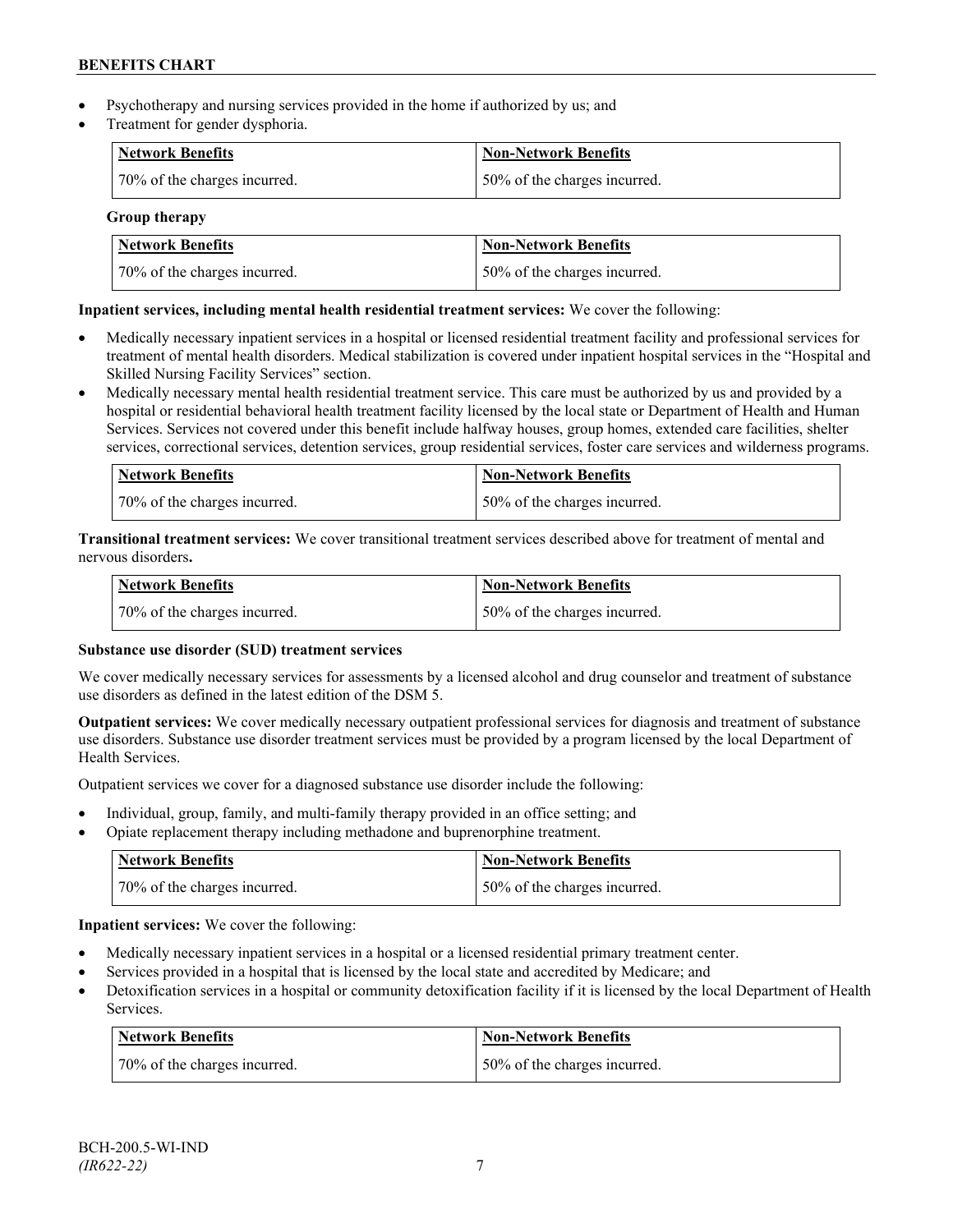**Transitional treatment services:** We cover transitional treatment services described above for treatment of substance use disorder.

| <b>Network Benefits</b>      | <b>Non-Network Benefits</b>  |
|------------------------------|------------------------------|
| 70% of the charges incurred. | 50% of the charges incurred. |

**Out of area services for Wisconsin students:** If a dependent child is a student located in a school in Wisconsin, but outside of our service area, we cover mental health and substance use disorder services as required under Wisconsin Statute 609.655.

- The student may have a clinical assessment from a local, non-network mental health or substance use disorder treatment provider at the network benefit level when prior authorized by us.
- If outpatient services are recommended in the clinical assessment, five outpatient visits from a non-network provider will be covered at the network benefit level.
- Our Medical Director will determine the need for continuing treatment by the non-network provider; additional visits may be approved.
- Coverage for the outpatient services will not be provided if the recommended treatment would keep the student from attending school on a regular basis or if the student is no longer attending the school full-time.

This benefit is subject to the limitations shown in this "Behavioral Health Services" section.

| Network Benefits             | Non-Network Benefits         |
|------------------------------|------------------------------|
| 70% of the charges incurred. | 50% of the charges incurred. |

A dependent child enrolled in a school outside of Wisconsin in not eligible for the benefit.

#### **Not Covered:**

See "Services Not Covered" in your Policy.

# **CHIROPRACTIC SERVICES**

# **Covered Services:**

We cover chiropractic services for rehabilitative care. Chiropractic services are adjustments to any abnormal articulations of the human body, especially those of the spinal column, for the purpose of giving freedom of action to impinged nerves that may cause pain or deranged function.

Massage therapy which is performed in conjunction with other treatment/modalities by a chiropractor, is part of a prescribed treatment plan and is not billed separately is covered.

| <b>Network Benefits</b>      | Non-Network Benefits         |
|------------------------------|------------------------------|
| 70% of the charges incurred. | 50% of the charges incurred. |

# **Not Covered:**

- Massage therapy for the purpose of comfort or convenience of the Insured.
- See "Services Not Covered" in your Policy.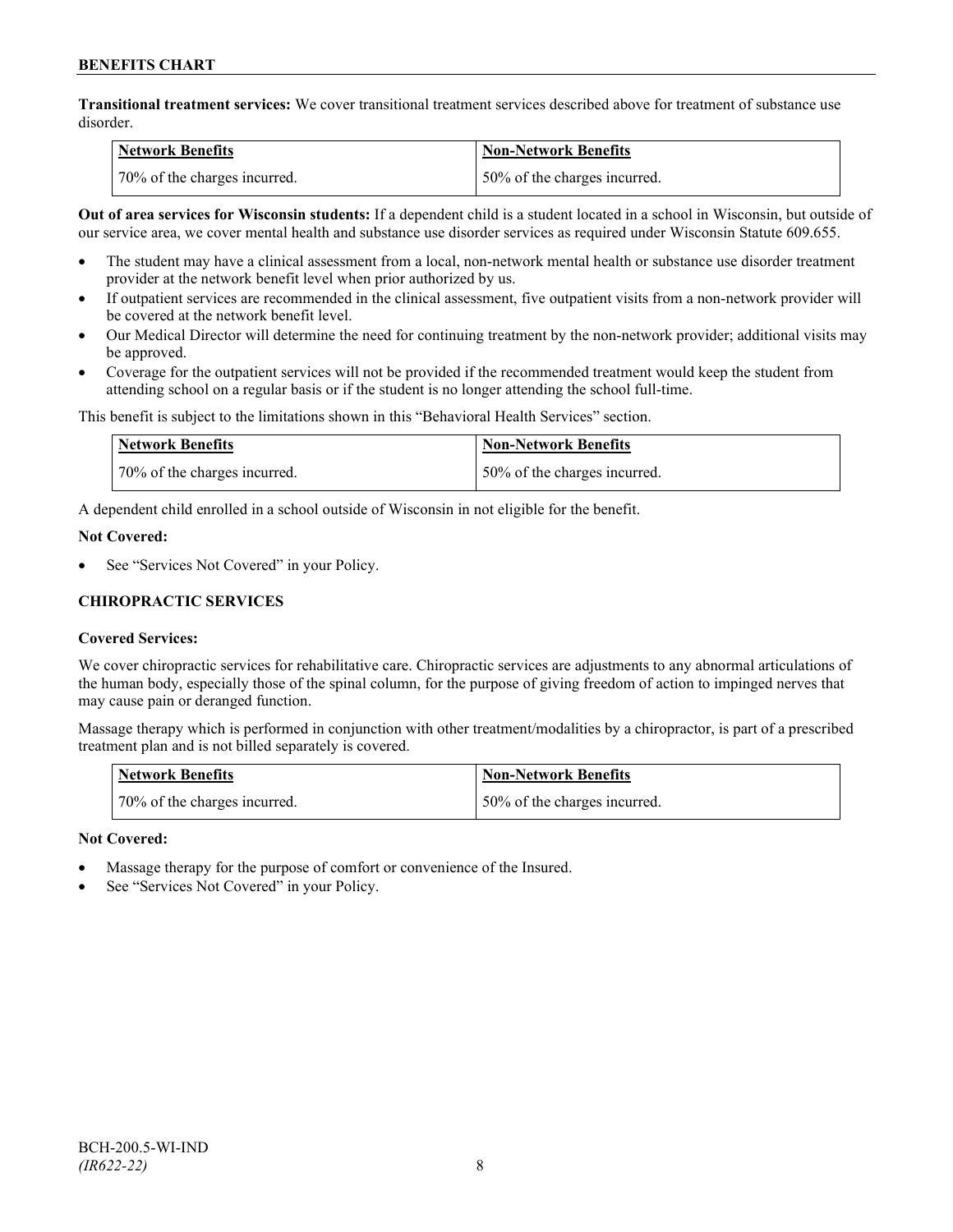# **CLINICAL TRIALS**

# **Covered Services:**

We cover certain routine services if you participate in a Phase I, Phase II, Phase III or Phase IV approved clinical trial that is conducted in relation to the prevention, detection, or treatment of cancer or other life-threatening disease or condition as defined in the Affordable Care Act. Approved clinical trials include (1) federally funded trials when the study or investigation is approved or funded by any of the federal agencies defined in the Public Health Services Act, section 2709 (d) (1) (A); (2) the study or investigation is conducted under an investigational new drug application reviewed by the Food and Drug Administration; and (3) the study or investigation is a drug trial that is exempt from having such an investigational new drug application. We cover routine patient costs for services that would be eligible under the Policy and this Benefits Chart if the service were provided outside of a clinical trial.

| <b>Network Benefits</b>                               | <b>Non-Network Benefits</b>                           |
|-------------------------------------------------------|-------------------------------------------------------|
| Coverage level is same as corresponding Network       | Coverage level is same as corresponding Non-Network   |
| Benefits, depending on type of service provided, such | Benefits, depending on type of service provided, such |
| as Office Visits for Illness or Injury, Inpatient or  | as Office Visits for Illness or Injury, Inpatient or  |
| <b>Outpatient Hospital Services.</b>                  | Outpatient Hospital Services.                         |

#### **Not Covered:**

- The investigative or experimental item, device or service itself.
- Items or services that are provided solely to satisfy data collection and analysis needs and that are not used in the direct clinical management of the patient.
- A service that is clearly inconsistent with widely accepted and established standards of care for a particular diagnosis.
- See "Services Not Covered" in your Policy.

# **DENTAL SERVICES**

#### **Covered Services:**

We cover services as described below.

**Accidental dental services:** We cover services dentally necessary to treat and restore damage done to sound, natural, unrestored teeth as a result of an accidental injury. Coverage is for damage caused by external trauma to face and mouth only, not for cracked or broken teeth, which result from biting or chewing. We cover restorations, root canals, crowns and replacement of teeth lost that are directly related to the accident in which the Insured was involved. We cover initial exams, xrays and palliative treatment including extractions, and other oral surgical procedures directly related to the accident. Subsequent treatment must be initiated within the specified time-frame and must be directly related to the accident. We do not cover restoration and replacement of teeth that are not "sound and natural" at the time of the accident.

Subsequent treatment must be initiated within the specified time-frame and must be directly related to the accident. We do not cover restoration and replacement of teeth that are not "sound and natural" at the time of the accident.

Full mouth rehabilitation to correct occlusion (bite) and malocclusion (misaligned teeth not due to the accident) are not covered.

When an implant-supported dental prosthetic treatment is pursued, benefits are Limited to the amount that would be paid toward the placement of a removable dental prosthetic appliance that could be used in the absence of implant treatment.

| Network Benefits             | <b>Non-Network Benefits</b> |
|------------------------------|-----------------------------|
| 70% of the charges incurred. | No coverage.                |

For all accidental dental services, treatment and/or restoration must be initiated within six months of the date of the injury. Coverage is Limited to the initial course of treatment and/or initial restoration. Services must be provided within twentyfour months of the date of injury to be covered.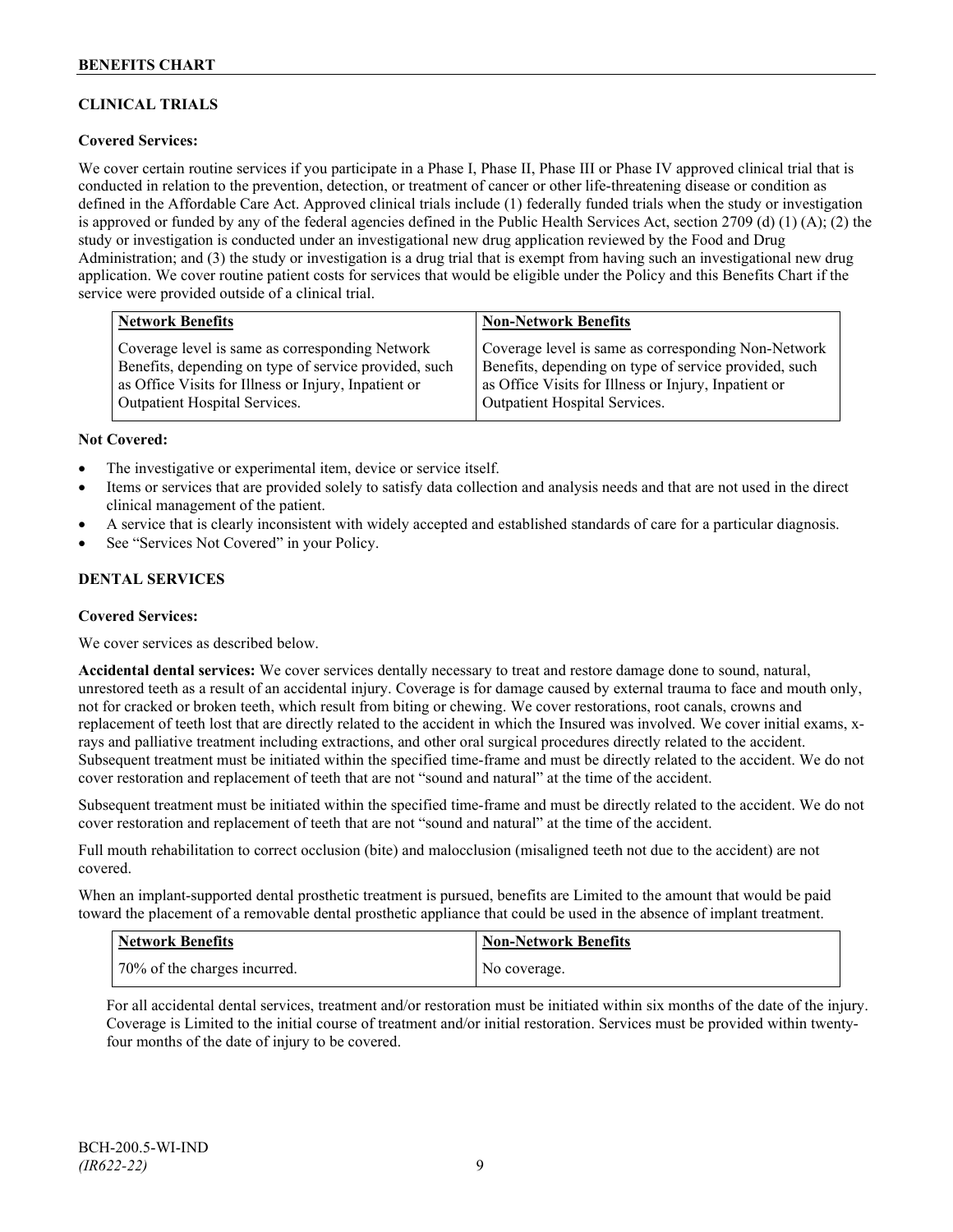### **Medical referral dental services**

**Medically necessary outpatient dental services:** We cover medically necessary outpatient dental services. Coverage is Limited to dental services required for treatment of an underlying medical condition, e.g., removal of teeth to complete radiation treatment for cancer of the jaw, cysts and lesions.

| Network Benefits             | <b>Non-Network Benefits</b>  |
|------------------------------|------------------------------|
| 70% of the charges incurred. | 50% of the charges incurred. |

**Medically necessary hospitalization and anesthesia for dental care:** We cover medically necessary hospitalization and anesthesia for dental care. This is Limited to charges incurred by an Insured who: (1) is a child under age 5; (2) is severely disabled; (3) has a medical condition, and requires hospitalization or general anesthesia for dental care treatment; or (4) is a child between ages 5 and 12 and care in dental offices has been attempted unsuccessfully and usual methods of behavior modification have not been successful, or when extensive amounts of restorative care, exceeding 4 appointments, are required.

Coverage is Limited to facility and anesthesia charges. Oral surgeon/dentist professional fees are not covered. The following are examples, though not all-inclusive, of medical conditions which may require hospitalization for dental services: severe asthma, severe airway obstruction or hemophilia. Hospitalization required due to the behavior of the Insured or due to the extent of the dental procedure is not covered.

| Network Benefits             | <b>Non-Network Benefits</b>  |
|------------------------------|------------------------------|
| 70% of the charges incurred. | 50% of the charges incurred. |

**Medical complications of dental care:** We cover medical complications of dental care. Treatment must be medically necessary care and related to medical complications of non-covered dental care, including complications of the head, neck, or substructures.

| Network Benefits             | <b>Non-Network Benefits</b>  |
|------------------------------|------------------------------|
| 70% of the charges incurred. | 50% of the charges incurred. |

**Oral surgery:** We cover oral surgery. Coverage is Limited to treatment of medical conditions requiring oral surgery, such as treatment of oral neoplasm, non-dental cysts, fracture of the jaw, trauma of the mouth and jaw, and any other oral surgery procedures provided as medically necessary dental services.

| <b>Network Benefits</b>      | <b>Non-Network Benefits</b>  |
|------------------------------|------------------------------|
| 70% of the charges incurred. | 50% of the charges incurred. |

**Treatment of cleft lip and cleft palate:** We cover treatment of cleft lip and cleft palate of a dependent child, including orthodontic treatment and oral surgery directly related to the cleft. Dental services which are not required for the treatment of cleft lip or cleft palate are not covered. If a dependent child covered under your Policy is also covered under a dental plan which includes orthodontic services, that dental plan shall be considered primary for the necessary orthodontic services. Oral appliances are subject to the same copayment, conditions and limitations as durable medical equipment.

| <b>Network Benefits</b>                               | <b>Non-Network Benefits</b>                           |
|-------------------------------------------------------|-------------------------------------------------------|
| Coverage level is same as corresponding Network       | Coverage level is same as corresponding Non-Network   |
| Benefits, depending on type of service provided, such | Benefits, depending on type of service provided, such |
| as Office Visits for Illness or Injury, Inpatient or  | as Office Visits for Illness or Injury, Inpatient or  |
| Outpatient Hospital Services.                         | Outpatient Hospital Services.                         |

**Treatment of temporomandibular disorder (TMD) and craniomandibular disorder (CMD):** We cover diagnostic procedures, surgical treatment and non-surgical treatment (including intraoral splint therapy devices) for temporomandibular disorder (TMD) and craniomandibular disorder (CMD), which is medically necessary care. Dental services which are not required to directly treat TMD or CMD are not covered.

| Network Benefits             | <b>Non-Network Benefits</b>  |
|------------------------------|------------------------------|
| 70% of the charges incurred. | 50% of the charges incurred. |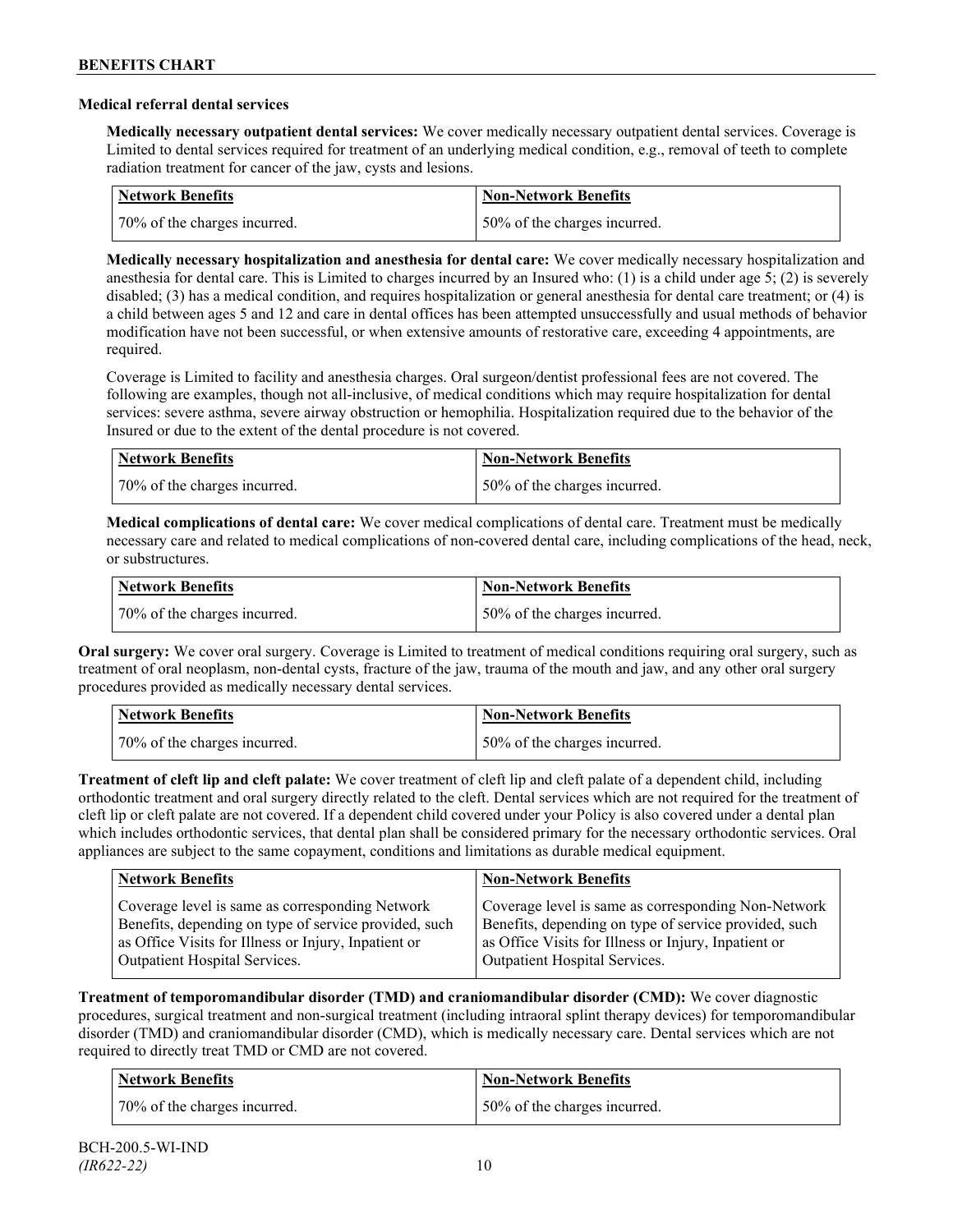# **Not Covered:**

- Dental treatment, procedures or services not listed in this Benefits Chart.
- Accident-related dental services if treatment is: (1) provided to teeth which are not sound and natural; (2) to teeth which have been restored; (3) initiated beyond six months from the date of the injury; (4) received beyond the initial treatment or restoration; or (5) received beyond twenty-four months from the date of injury.
- Accident-related dental services by a Non-Network provider.
- Oral surgery to remove wisdom teeth.
- Orthognathic treatment or procedures and all related services.
- See "Services Not Covered" in your Policy.

# **DIABETIC EQUIPMENT AND SUPPLIES**

#### **Covered Services:**

We cover physician prescribed medically appropriate and necessary drugs and supplies used in the management and treatment of diabetes for members with gestational, Type I or Type II diabetes including durable diabetic equipment and disposable supplies, as described below.

Certain items are only covered if your condition meets our coverage criteria and obtained through an authorized vendor. For more information on what we cover and any prior authorization requirements, call Member Services or log on to your "*my*HealthPartners" account at [healthpartners.com.](http://www.healthpartners.com/)

Insulin and medications for diabetes are covered as outpatient drugs under the "Prescription Drug Services" section.

**Pumps and pump supplies.** These include diabetic insulin pumps, diabetic infusion pumps and infusion pump supplies such as infusion sets, tubing, connectors and syringe reservoirs.

| <b>Network Benefits</b>      | <b>Non-Network Benefits</b>      |
|------------------------------|----------------------------------|
| 70% of the charges incurred. | $150\%$ of the charges incurred. |

# **All other durable equipment and diabetic supplies**

Durable Diabetic Equipment and Supplies. These include continuous glucose monitoring system (CGMS), transmitter, sensors and receivers, diabetic blood glucose monitors and control/calibrating solutions (for checking accuracy or testing equipment and test strips).

Disposable Diabetic Supplies. These are one-time use supplies, including syringes, lancets, lancet devices, blood and urine ketone test strips, and needles.

Certain diabetic supplies and equipment must be purchased at a pharmacy.

| <b>Network Benefits</b>      | <b>Non-Network Benefits</b>  |
|------------------------------|------------------------------|
| 70% of the charges incurred. | 50% of the charges incurred. |

# **Limitations:**

- No more than a 90-day supply of diabetic supplies are covered and dispensed at a time.
- We require that certain diabetic supplies and equipment be purchased at a pharmacy.
- Diabetic supplies and equipment are limited to certain models and brands.
- Durable medical equipment and supplies must be obtained from or repaired by approved vendors.
- Covered services and supplies are based on established medical policies, which are subject to periodic review and modification by the medical or dental directors. Our medical policy for diabetic supplies includes information on our required models and brands. These medical policies (medical coverage criteria) are available by calling Member Services, or logging on to your "*my*HealthPartners" account at healthpartners.com.

# **Not Covered:**

- Replacement or repair of any covered items, if the items are (i) damaged or destroyed by misuse, abuse or carelessness, (ii) lost; or (iii) stolen.
- Duplicate or similar items.

BCH-200.5-WI-IND *(IR622-22)* 11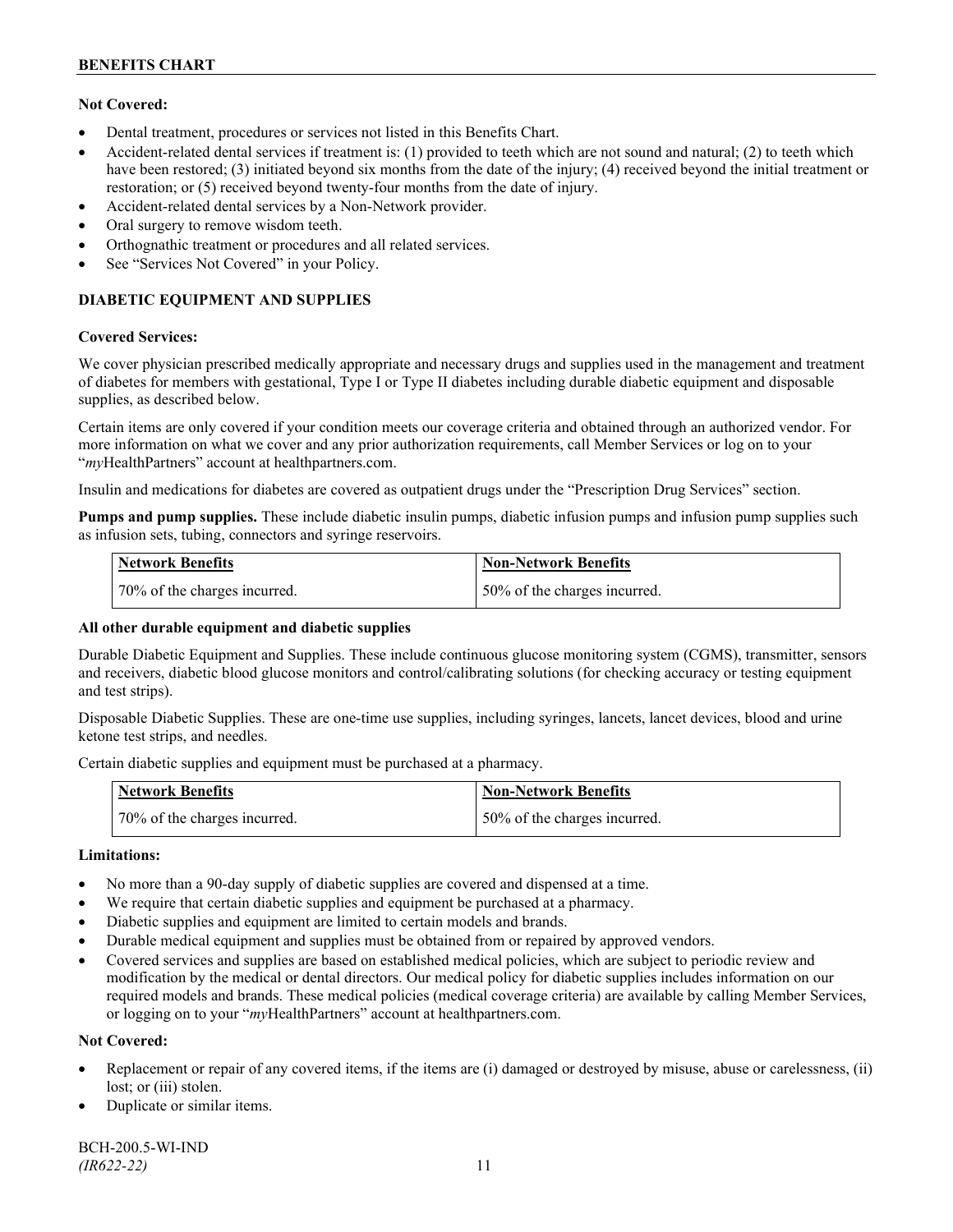# **BENEFITS CHART**

- Labor and related charges for repair of any covered items which are more than the cost of replacement by an approved vendor.
- Batteries for monitors and equipment.
- Sales tax, mailing, delivery charges, service call charges.
- See "Services Not Covered" in your Policy.

# **DIAGNOSTIC IMAGING SERVICES**

#### **Covered Services:**

We cover diagnostic imaging, when ordered by a provider and provided in a clinic or outpatient hospital facility.

We cover services provided in a clinic or outpatient hospital facility. To see the benefit level for inpatient hospital or skilled nursing facility services, see benefits under Inpatient Hospital and Skilled Nursing Facility Services.

#### **Outpatient magnetic resonance imaging (MRI) and computed tomography (CT)**

| <b>Network Benefits</b>      | <b>Non-Network Benefits</b>  |
|------------------------------|------------------------------|
| 70% of the charges incurred. | 50% of the charges incurred. |

#### **All other outpatient diagnostic imaging services**

#### **Services for illness or injury**

| <b>Network Benefits</b>      | <b>Non-Network Benefits</b>  |
|------------------------------|------------------------------|
| 70% of the charges incurred. | 50% of the charges incurred. |

#### **Preventive services (MRI/CT procedures are not considered preventive)**

Diagnostic imaging services associated with preventive services are covered at the benefit level shown in the "Preventive Services" section of this Benefits Chart.

#### **Not Covered:**

See "Services Not Covered" in your Policy.

# **DURABLE MEDICAL EQUIPMENT, PROSTHETICS, ORTHOTICS AND SUPPLIES**

# **Covered Services:**

We cover equipment and services, as described below.

We cover durable medical equipment and services, prosthetics, orthotics, and supplies, subject to the limitations below, including certain disposable supplies, and enteral feedings.

We cover external hearing aids, cochlear implants, and related treatment prescribed by a physician or by a licensed audiologist for Insureds under 18 years of age who have hearing loss.

We also cover basic hearing aids for Insureds age 18 or older for the correction of a hearing impairment.

Osseointegrated or bone-anchored hearing aids are only covered for Insureds who have hearing loss that is not correctable by any other procedure.

Hearing aids are Limited to one basic, standard hearing aid for each ear every three years.

A basic hearing aid is defined as a hearing device that consists of a microphone, amplifier, volume control, battery and receiver. It does not include upgrades above and beyond the functionality of a basic hearing aid, including, but not Limited to, hearing improvements for group settings, background noise, Bluetooth/remote control functionality, or extended warranties. Charges for upgrades above the cost of a basic, standard hearing aid are not covered.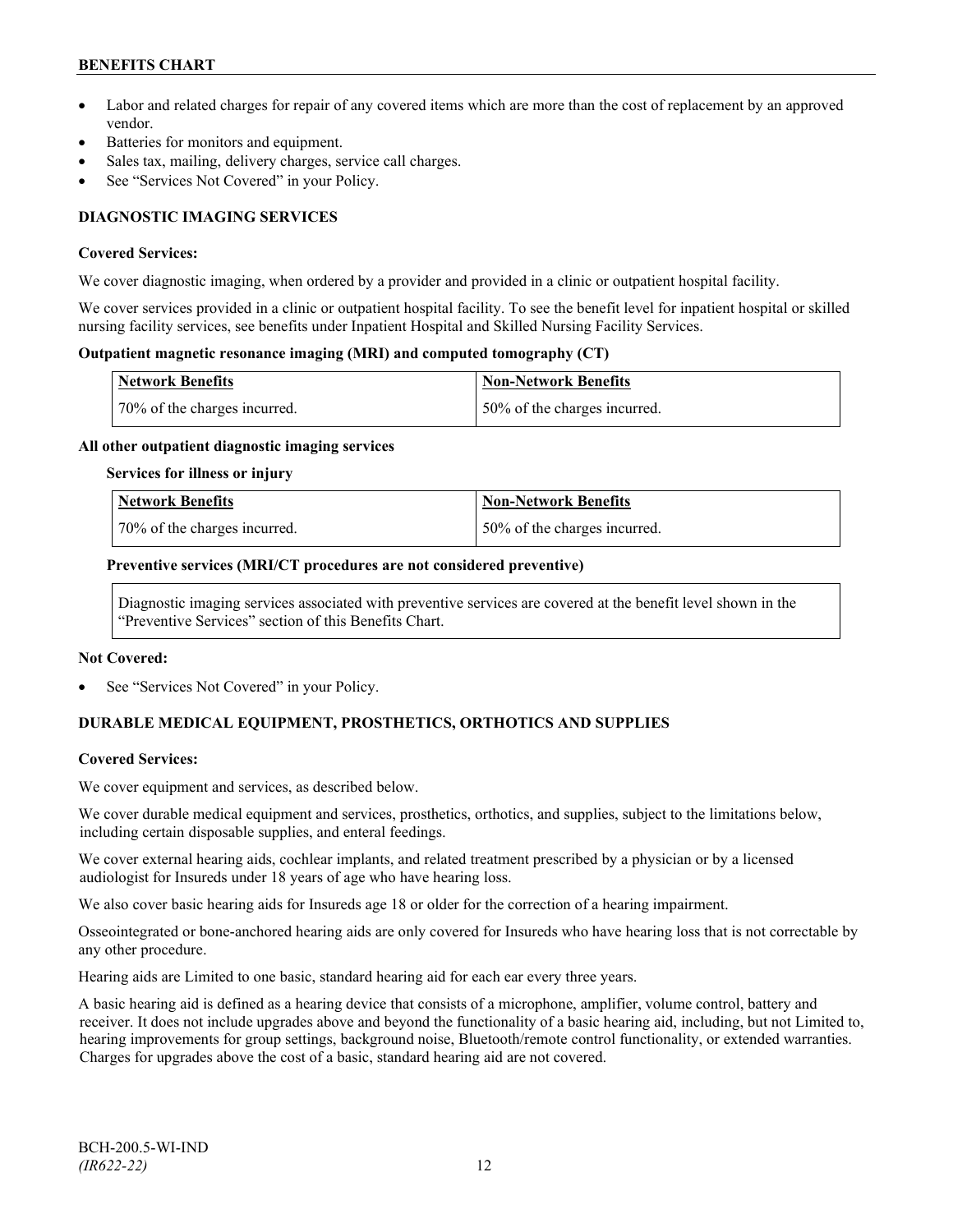Diabetic equipment and supplies are covered under the "Diabetic Equipment and Supplies" section.

| <b>Network Benefits</b>      | <b>Non-Network Benefits</b>  |
|------------------------------|------------------------------|
| 70% of the charges incurred. | 50% of the charges incurred. |

### **Special dietary treatment for phenylketonuria (PKU) if it meets our medical coverage criteria**

| Network Benefits             | <b>Non-Network Benefits</b>  |
|------------------------------|------------------------------|
| 70% of the charges incurred. | 50% of the charges incurred. |

#### **Oral amino acid based elemental formula if it meets our medical coverage criteria**

| <b>Network Benefits</b>      | Non-Network Benefits         |
|------------------------------|------------------------------|
| 70% of the charges incurred. | 50% of the charges incurred. |

#### **Limitations:**

Coverage of durable medical equipment is Limited by the following.

- Payment will not exceed the cost of an alternate piece of equipment or service that is effective and medically necessary.
- For prosthetic benefits, other than oral appliances for cleft lip and cleft palate, payment will not exceed the cost of an alternate piece of equipment or service that is effective, medically necessary and enables Insureds to conduct standard activities of daily living.
- We reserve the right to determine if an item will be approved for rental vs. purchase.
- We require that certain diabetic supplies and equipment be purchased at a pharmacy.
- Covered services and supplies are based on established medical policies which are subject to periodic review and modification by the medical directors. Our medical policy for diabetic supplies includes information on our required models and brands. These medical policies (medical coverage criteria) are available by calling Member Services, or logging on to your "*my*HealthPartners" account at [healthpartners.com.](http://www.healthpartners.com/)

# **Not Covered:**

Items which are not eligible for coverage include, but are not Limited to:

- Replacement or repair of any covered items, if the items are (i) damaged or destroyed by misuse, abuse or carelessness, (ii) lost; or (iii) stolen.
- Duplicate or similar items.
- Labor and related charges for repair of any covered items which are more than the cost of replacement by an approved vendor.
- Sales tax, mailing, delivery charges, service call charges.
- Items which are primarily educational in nature or for hygiene, vocation, comfort, convenience or recreation.
- Communication aids or devices: equipment to create, replace or augment communication abilities including, but not Limited to, speech processors, receivers, communication boards, or computer or electronic assisted communication.
- Implantable and osseointegrated or bone-anchored hearing aids and their fitting, except as specifically described in this Benefits Chart. This exclusion does not apply to cochlear implants.
- Eyeglasses, contact lenses and their fitting, measurement and adjustment, except as specifically described in this Benefits Chart.
- Hair prostheses (wigs).
- Household equipment which primarily has customary uses other than medical, such as, but not Limited to, exercise cycles, air purifiers, central or unit air conditioners, water purifiers, non-allergenic pillows, mattresses or waterbeds.
- Household fixtures including, but not Limited to, escalators or elevators, ramps, swimming pools and saunas.
- Modifications to the structure of the home including, but not Limited to, wiring, plumbing or charges for installation of equipment.
- Vehicle, car or van modifications including, but not Limited to, hand brakes, hydraulic lifts and car carrier.
- Rental equipment while owned equipment is being repaired by non-contracted vendors, beyond one month rental of medically necessary equipment.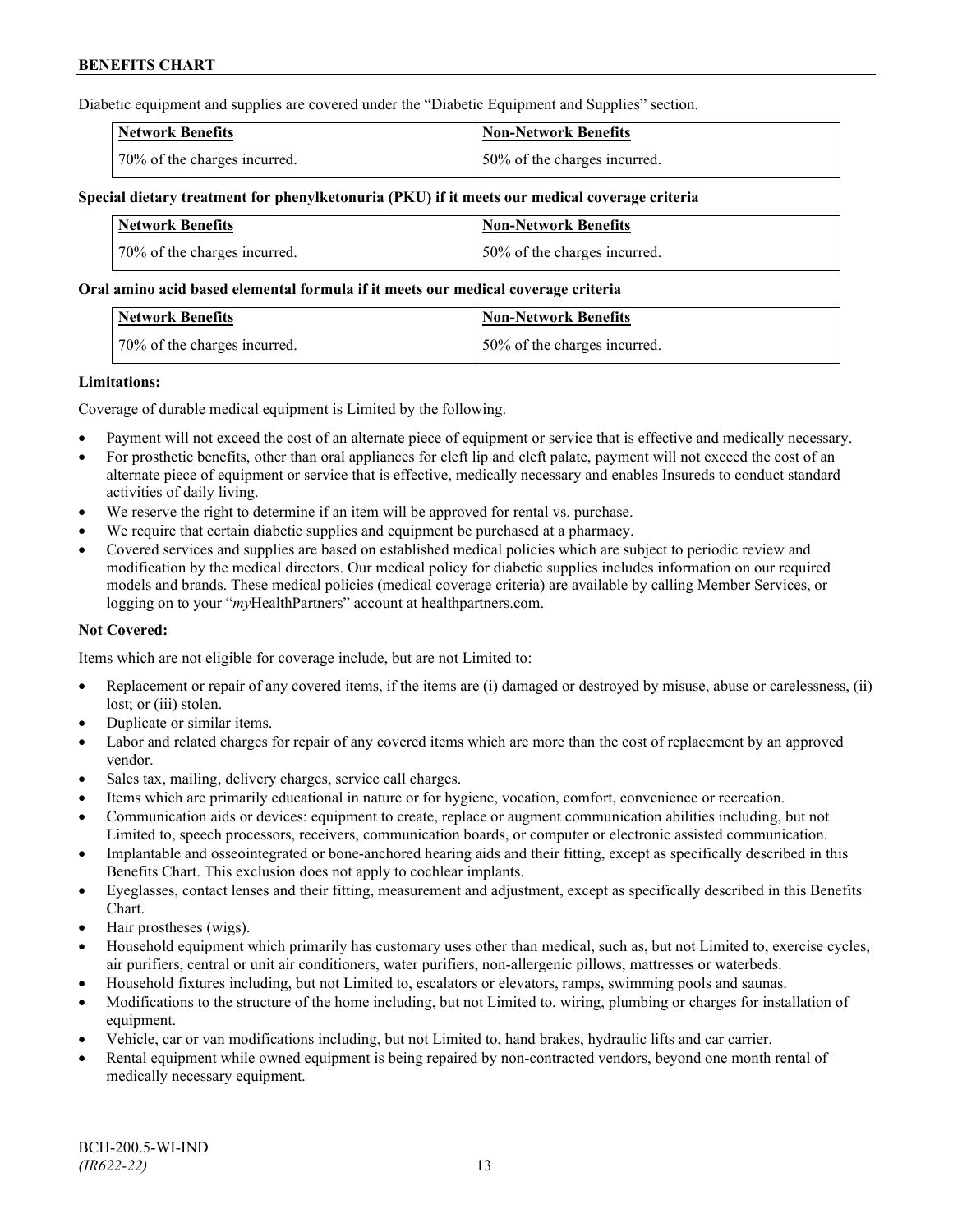# **BENEFITS CHART**

- Other equipment and supplies, including, but not Limited to assistive devices, that we determine are not eligible for coverage.
- See "Services Not Covered" in your Policy.

# **EMERGENCY AND URGENTLY NEEDED CARE SERVICES**

# **Covered Services:**

We cover services for emergency care and urgently needed care if the services are otherwise eligible for coverage under your Policy.

**Urgently needed care.** These are services to treat an unforeseen illness or injury that:

- are required in order to prevent a serious deterioration in your health, and
- cannot be delayed until the next available clinic or office hours.

| <b>Network Benefits</b>      | <b>Non-Network Benefits</b>  |
|------------------------------|------------------------------|
| 70% of the charges incurred. | 50% of the charges incurred. |

# **First four visits**

| If any of the first four visits are urgent care visits or<br>office visits, they are covered at 100%, subject to a<br>copayment of \$30 per visit, not subject to the<br>deductible.                                               |
|------------------------------------------------------------------------------------------------------------------------------------------------------------------------------------------------------------------------------------|
| If any of the first four visits are convenience clinic<br>visits, telephone visits or E-visits (other than<br>Virtuwell), they are covered at 100%, subject to a<br>copayment of \$15 per visit, not subject to the<br>deductible. |
| Then services will be covered at the deductible and<br>coinsurance and/or copayment indicated for urgent care<br>visits, office visits, convenience clinic visits, telephone<br>visits or E-visits (other than Virtuwell).         |
| Physician services are included; however, charges for<br>office procedures, laboratory, radiology and other<br>ancillary services are not included and will be subject<br>to the deductible and coinsurance and/or copayment.      |

# **Emergency care.** These are services to treat:

- the sudden, unexpected onset of illness or injury which, if left untreated or unattended until the next available clinic or office hours, would result in hospitalization, or
- a condition requiring professional health services immediately necessary to preserve life or stabilize health.

Emergency care includes emergency services as defined in Division BB, Title I, Section 102 of the Consolidated Appropriations Act of 2021.

When reviewing claims for coverage of emergency services, our medical director will take into consideration a reasonable layperson's belief that the circumstances required immediate medical care that could not wait until the next working day or next available clinic appointment.

#### **Emergency care in a hospital emergency room, including professional services of a physician**

| Network Benefits             | <b>Non-Network Benefits</b> |
|------------------------------|-----------------------------|
| 70% of the charges incurred. | See Network Benefits.       |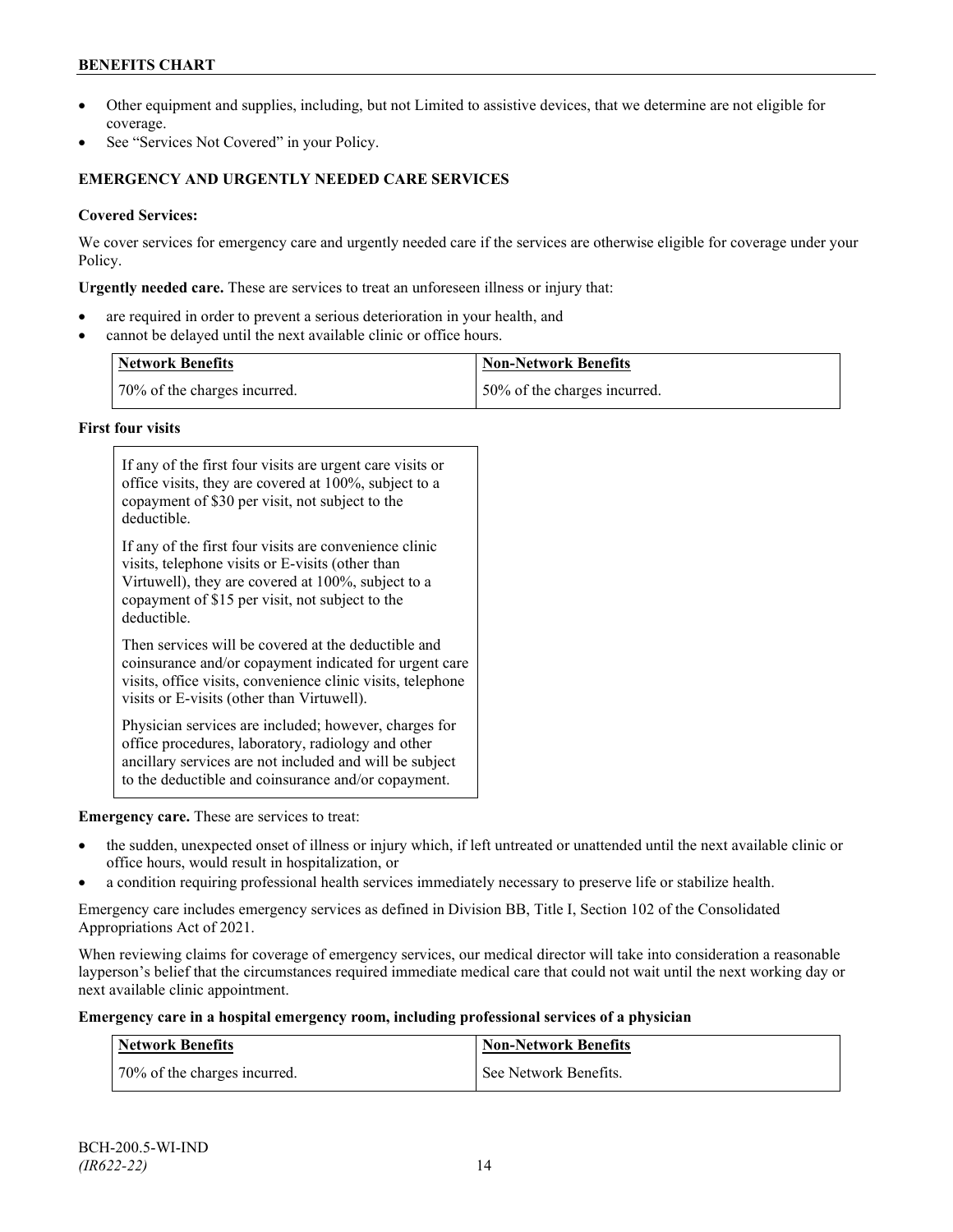# **Inpatient emergency care in a hospital**

| <b>Network Benefits</b>      | <b>Non-Network Benefits</b> |
|------------------------------|-----------------------------|
| 70% of the charges incurred. | See Network Benefits.       |

# **Not Covered:**

• See "Services Not Covered" in your Policy.

# **GENE THERAPY**

#### **Covered Services:**

We cover gene therapy treatment that meets our current medical coverage criteria.

| <b>Network Benefits</b>                                                                                                                                                                                 | <b>Non-Network Benefits</b> |
|---------------------------------------------------------------------------------------------------------------------------------------------------------------------------------------------------------|-----------------------------|
| Coverage level is same as corresponding Network<br>Benefit, depending on type of service provided, such as<br>Office Visits for Illness or Injury, Inpatient or<br><b>Outpatient Hospital Services.</b> | No coverage.                |

#### **Limitations:**

- Gene therapy must be provided by a designated provider.
- Specific types of gene therapy are Limited to therapies and conditions specified in our medical coverage criteria.

#### **Not Covered:**

See "Services Not Covered" in your Policy.

# **HEALTH EDUCATION**

#### **Covered Services:**

We cover education for preventive services and education for the management of chronic health problems (such as diabetes).

| <b>Network Benefits</b>                                     | <b>Non-Network Benefits</b>  |
|-------------------------------------------------------------|------------------------------|
| 100% of the charges incurred.<br>Deductible does not apply. | 50% of the charges incurred. |

#### **Not Covered:**

• See "Services Not Covered" in your Policy.

# **HOME-BASED COMPREHENSIVE HEALTH RISK ASSESSMENT**

#### **Covered Services:**

If you meet our criteria for coverage, you may qualify for our home-based comprehensive health risk assessment program. The program covers a health assessment with a designated nurse practitioner.

| <b>Network Benefits</b>                                     | <b>Non-Network Benefits</b> |
|-------------------------------------------------------------|-----------------------------|
| 100% of the charges incurred.<br>Deductible does not apply. | No coverage.                |

#### **Not Covered:**

See "Services Not Covered" in your Policy.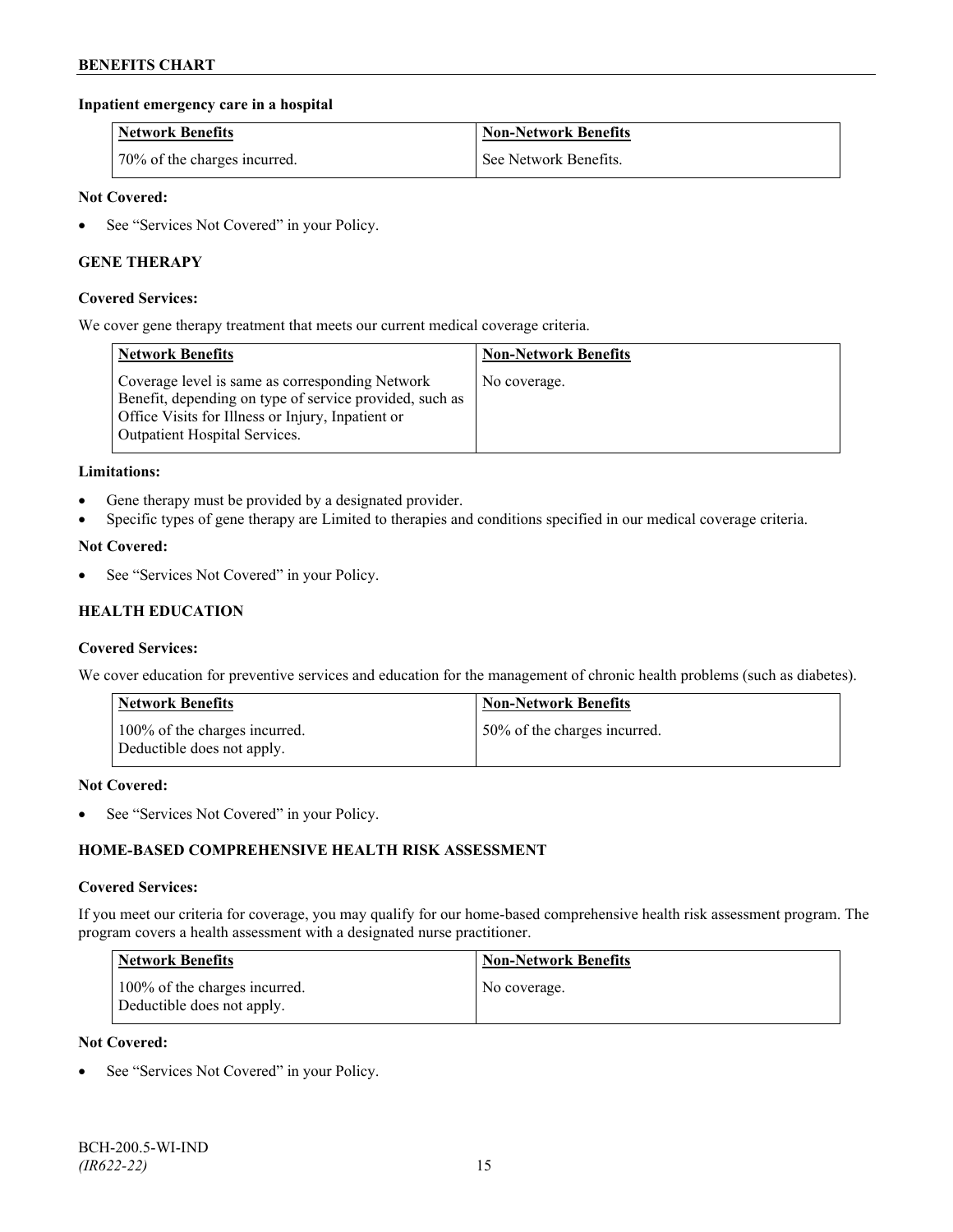# **HOME HEALTH SERVICES**

# **Covered Services:**

We cover skilled nursing services, physical therapy, occupational therapy, speech therapy, respiratory therapy and other therapeutic services, non-routine prenatal and routine postnatal well child visits (as described in our medical coverage criteria), phototherapy services for newborns, home health aide services and other eligible home health services when provided in your home, if you are homebound (i.e., unable to leave home without considerable effort due to a medical condition). Lack of transportation does not constitute homebound status. For phototherapy services for newborns and high risk prenatal services, supplies and equipment are included.

We cover total parenteral nutrition/intravenous ("TPN/IV") therapy, equipment, supplies and drugs in connection with IV therapy. IV line care kits are covered under Durable Medical Equipment.

We cover palliative care benefits. Palliative care includes symptom management, education and establishing goals of care. We waive the requirement that you be homebound for a Limited number of home visits for palliative care (as shown in this Benefits Chart), if you have a life-threatening, non-curable condition which has a prognosis of survival of two years or less. Additional palliative care visits are eligible under the home health services benefit if you are homebound and meet all other requirements defined in this section.

You do not need to be homebound to receive total parenteral nutrition/intravenous ("TPN/IV") therapy.

Home health services are eligible and covered only when:

- medically necessary; and
- provided as rehabilitative care, terminal care or maternity care; and
- ordered by a physician, and included in the written home care plan.

### **Physical therapy, occupational therapy, speech therapy, respiratory therapy, home health aide services and palliative care**

| <b>Network Benefits</b>      | <b>Non-Network Benefits</b> |
|------------------------------|-----------------------------|
| 70% of the charges incurred. | No coverage.                |

# **TPN/IV therapy, skilled nursing services, non-routine prenatal/postnatal services and phototherapy**

| <b>Network Benefits</b>      | <b>Non-Network Benefits</b> |
|------------------------------|-----------------------------|
| 70% of the charges incurred. | No coverage.                |

Each 24-hour visit (or shifts up to 24-hour visits) equals one visit and counts toward the Maximum visits for all other services shown below. Any visit that lasts less than 24 hours regardless of the length of the visit, will count as one visit toward the Maximum visits for all other services shown below. All visits must be medically necessary and benefit eligible.

#### **Routine postnatal well child visits**

| Network Benefits                                            | <b>Non-Network Benefits</b>  |
|-------------------------------------------------------------|------------------------------|
| 100% of the charges incurred.<br>Deductible does not apply. | 50% of the charges incurred. |

#### **Maximum visits for palliative care:**

If you are eligible to receive palliative care in the home and you are not homebound, there is a maximum of 12 visits per calendar year.

#### **Maximum visits for all services other than palliative care:**

| Network Benefits             | Non-Network Benefits |
|------------------------------|----------------------|
| 60 visits per calendar year. | No coverage.         |

The routine postnatal well child visits do not count toward the visit limit.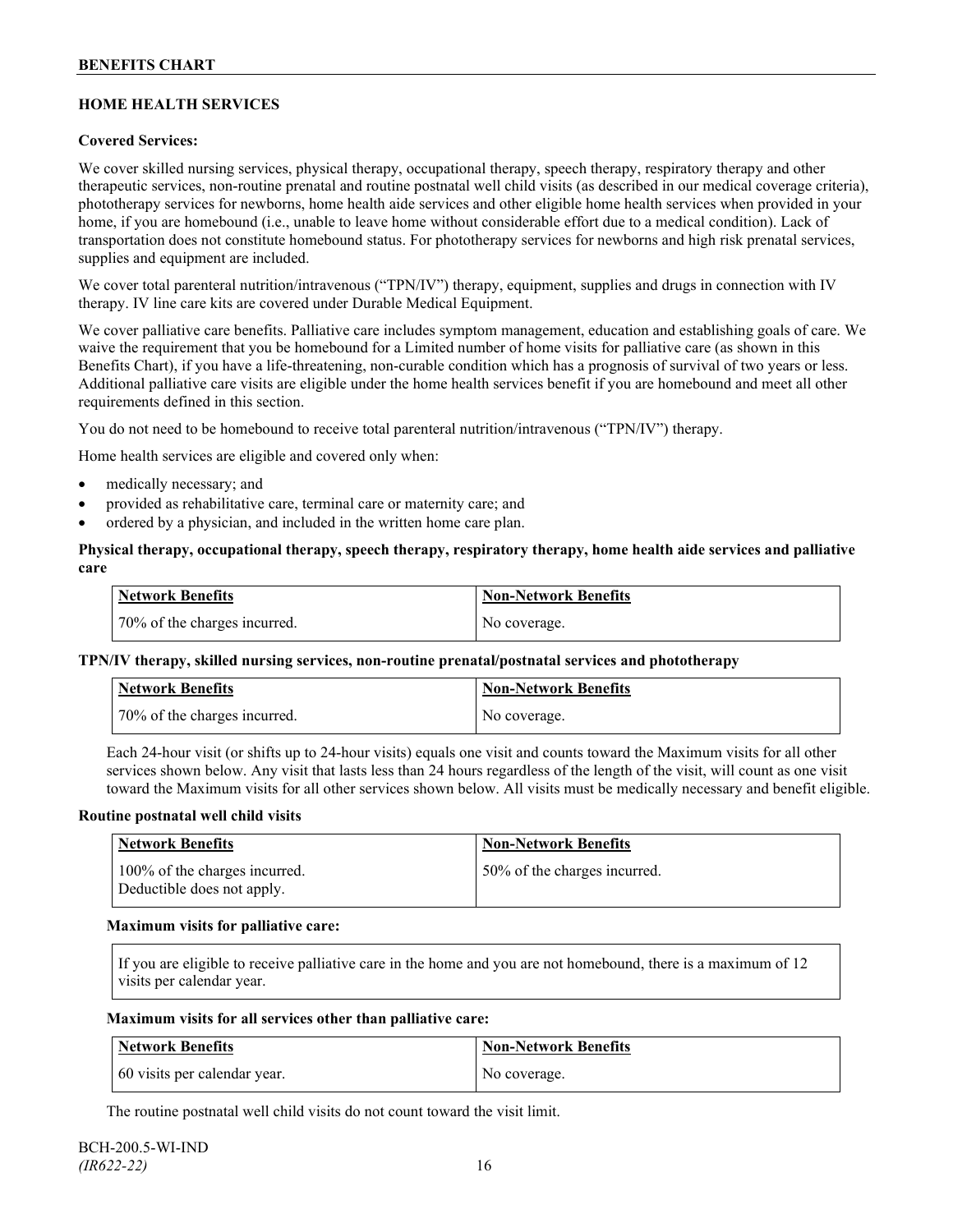# **Limitations:**

- Home health services are not provided as a substitute for a primary caregiver in the home or as relief (respite) for a primary caregiver in the home. We will not reimburse family members or residents in your home for the above services.
- A service shall not be considered a skilled nursing service merely because it is performed by, or under the direct supervision of, a licensed nurse. Where a service (such as tracheotomy suctioning or ventilator monitoring) or like services, can be safely and effectively performed by a non-medical person (or self-administered), without the direct supervision of, a licensed nurse, the service shall not be regarded as a skilled nursing service, whether or not a skilled nurse actually provides the service. The unavailability of a competent person to provide a non-skilled service shall not make it a skilled service when a skilled nurse provides it. Only the skilled nursing component of so-called "blended" services (i.e. services which include skilled and non-skilled components) are covered under this Benefits Chart.

# **Not Covered:**

- Home Health Services by a Non-Network provider.
- Financial or legal counseling services.
- Housekeeping or meal services in your home.
- Private duty nursing services.
- Services provided by a family member or enrollee, or a resident in the enrollee's home.
- Vocational rehabilitation and recreational or educational therapy. Recreation therapy is therapy provided solely for the purpose of recreation, including, but not Limited to: (a) requests for physical therapy or occupational therapy to improve athletic ability, and (b) braces or guards to prevent sports injuries.
- See "Services Not Covered" in your Policy.

# **HOME HOSPICE SERVICES**

# **Applicable Definitions:**

**Part-time.** This is up to two hours of service per day, more than two hours is considered continuous care.

**Continuous Care.** This is from two to twelve hours of service per day provided by a registered nurse, licensed practical nurse, or home health aide, during a period of crisis in order to maintain a terminally ill patient at home.

**Appropriate Facility.** This is a nursing home, hospice residence, or other inpatient facility.

**Custodial Care Related to Hospice Services.** This means providing assistance in the activities of daily living and the care needed by a terminally ill patient which can be provided by primary caregiver (i.e., family member or friend) who is responsible for the patient's home care.

# **Covered Services:**

**Home hospice program:** We cover the services described below if you are terminally ill and accepted as a home hospice program participant. You must meet the eligibility requirements of the program, and elect to receive services through the home hospice program. The services will be provided in your home, with inpatient care available when medically necessary as described below. If you elect to receive hospice services, you do so in lieu of curative treatment for your terminal illness for the period you are enrolled in the home hospice program.

**Eligibility:** In order to be eligible to be enrolled in the home hospice program, you must: (1) be a terminally ill patient (prognosis of six months or less); (2) have chosen a palliative treatment focus (i.e., emphasizing comfort and supportive services rather than treatment attempting to cure the disease or condition); and (3) continue to meet the terminally ill prognosis as reviewed by our medical director or his or her designee over the course of care. You may withdraw from the home hospice program at any time.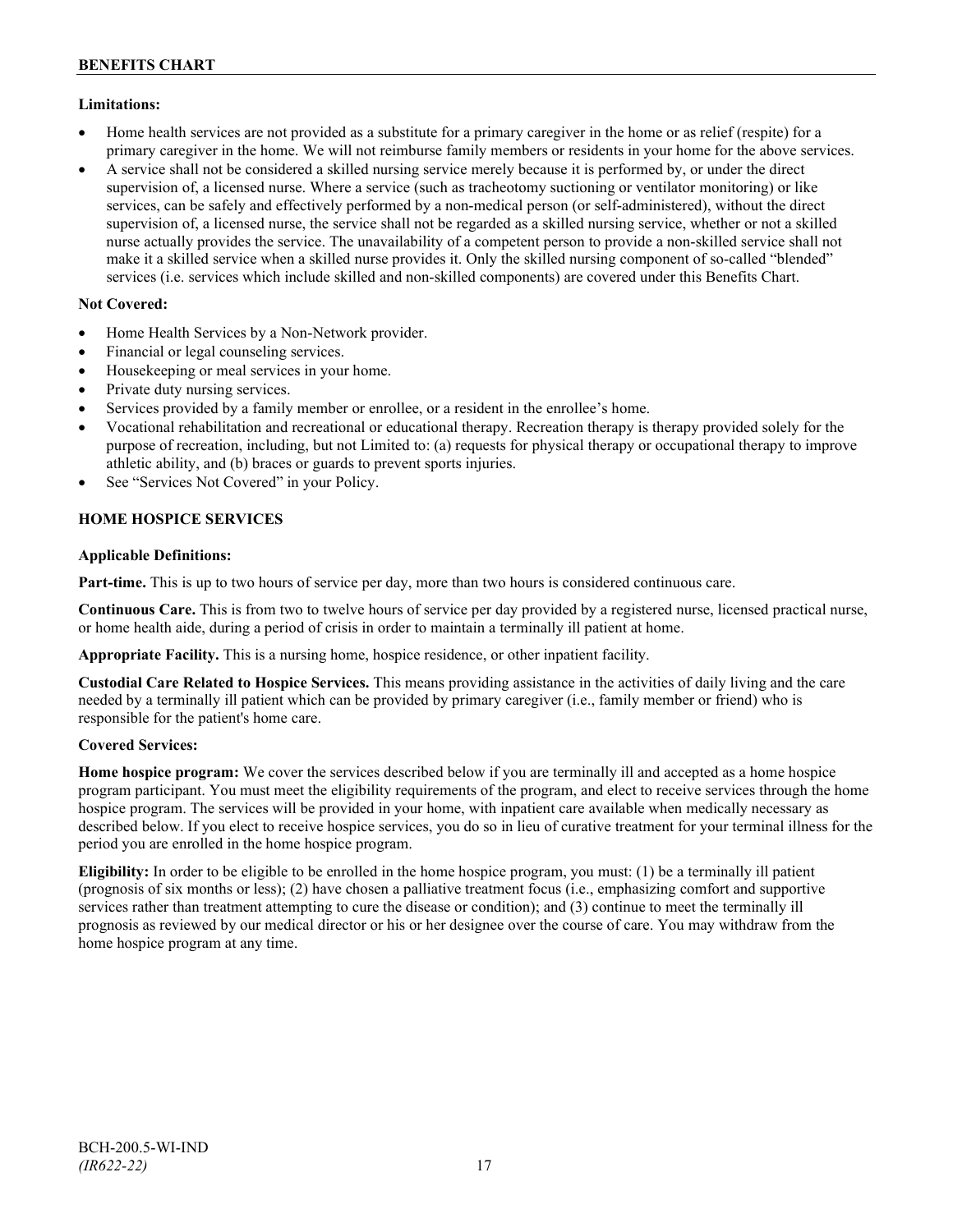# **BENEFITS CHART**

**Eligible services:** Hospice services include the following services provided in accordance with an approved hospice treatment plan:

- Home Health Services:
	- o Part-time care provided in your home by an interdisciplinary hospice team (which may include a physician, nurse, social worker, and spiritual counselor) and medically necessary home health services are covered.
	- o One or more periods of continuous care in your home or in a setting which provides day care for pain or symptom management, when medically necessary, will be covered.
- Inpatient Services: We cover medically necessary inpatient services.
- Other Services:
	- Respite care is covered for care in your home or in an appropriate facility, to give your primary caregivers (i.e., family members or friends) rest and/or relief when necessary in order to maintain a terminally ill patient at home*.*
	- o Medically necessary medications for pain and symptom management.
	- o Semi-electric hospital beds and other durable medical equipment are covered.
	- Emergency and non-emergency care is covered.

| Network Benefits             | <b>Non-Network Benefits</b> |
|------------------------------|-----------------------------|
| 70% of the charges incurred. | No coverage.                |

Respite care is Limited to 5 days per episode, and respite care and continuous care combined are Limited to 30 days.

#### **Not Covered:**

- Home Hospice Services by a Non-Network provider.
- Financial or legal counseling services.
- Housekeeping or meal services in your home.
- Custodial or maintenance care related to hospice services, whether provided in the home or in a nursing home.
- Any service not specifically described as covered services under this home hospice services benefits.
- Any services provided by members of your family or residents in your home.
- See "Services Not Covered" in your Policy.

# **HOSPITAL AND SKILLED NURSING FACILITY SERVICES**

#### **Covered Services:**

We cover services as described below.

#### **Medical or surgical hospital services**

**Inpatient hospital services:** We cover the following medical or surgical services, for the treatment of acute illness or injury, which require the level of care only provided in an acute care facility. These services must be authorized by a physician.

Inpatient hospital services include: room and board; the use of operating or maternity delivery rooms; intensive care facilities; newborn nursery facilities; general nursing care, anesthesia, laboratory and diagnostic imaging services, radiation therapy, physical therapy, prescription drugs or other medications administered during treatment, blood and blood products (unless replaced), and blood derivatives, and other diagnostic or treatment related hospital services; physician and other professional medical and surgical services provided while in the hospital, including gender confirmation surgery that meets medical coverage criteria.

We cover, following a vaginal delivery, a minimum of 48 hours of inpatient care for the mother and newborn child. We cover, following a caesarean section delivery, a minimum of 96 hours of inpatient care for the mother and newborn child.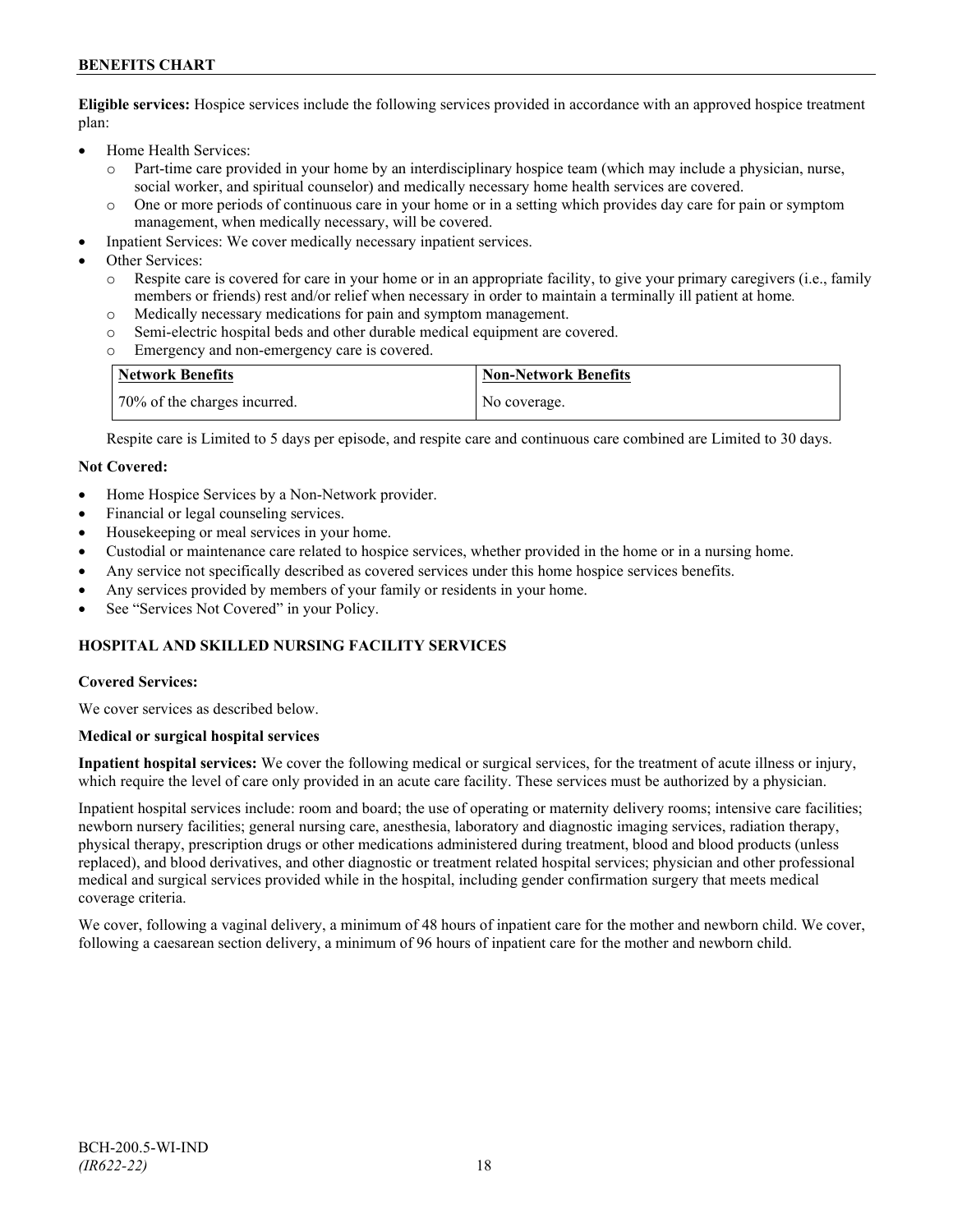Health insurance issuers generally may not, under Federal law, restrict benefits for any hospital length of stay in connection with childbirth for the mother of newborn child to less than 48 hours following a vaginal delivery, or less than 96 hours following a caesarean section. However, Federal law generally does not prohibit the mother's or newborn's attending provider, after consulting with the mother, from discharging the mother or her newborn earlier than 48 hours (or 96 hours as applicable). In any case plans and issuers may not, under Federal law, require that a provider obtain authorization from the plan or the insurance issuer for prescribing a length of stay not in excess of 48 hours (or 96 hours).

| Network Benefits              | <b>Non-Network Benefits</b>  |
|-------------------------------|------------------------------|
| 170% of the charges incurred. | 50% of the charges incurred. |

Each Insured's admission or confinement, including that of a newborn child, is separate and distinct from the admission or confinement of any other Insured.

**Outpatient hospital, ambulatory care or surgical facility services:** We cover the following medical and surgical services, for diagnosis or treatment of illness or injury on an outpatient basis. These services must be authorized by a physician.

Outpatient services include: use of operating rooms, maternity delivery rooms or other outpatient departments, rooms or facilities; and the following outpatient services: general nursing care, anesthesia, laboratory and diagnostic imaging services, radiation therapy, physical therapy, drugs administered during treatment, blood and blood products (unless replaced), and blood derivatives, and other diagnostic or treatment related outpatient services; physician and other professional medical and surgical services provided while an outpatient, including colonoscopies, and gender confirmation surgery that meets medical coverage criteria.

To see the benefit level for diagnostic imaging services, laboratory services and physical therapy, see benefits under Diagnostic Imaging Services, Laboratory Services and Physical Therapy in this Benefits Chart.

| <b>Network Benefits</b>      | <b>Non-Network Benefits</b>  |
|------------------------------|------------------------------|
| 70% of the charges incurred. | 50% of the charges incurred. |

**Skilled nursing facility care:** We cover room and board, daily skilled nursing and related ancillary services for post-acute treatment and rehabilitative care of illness or injury that meets medical coverage criteria.

| <b>Network Benefits</b>                      | <b>Non-Network Benefits</b>                  |
|----------------------------------------------|----------------------------------------------|
| 70% of the charges incurred.                 | 50% of the charges incurred.                 |
| Limited to a 30 day maximum per confinement. | Limited to a 30 day maximum per confinement. |

Each day of services provided under the Network Benefits and Non-Network Benefits, combined, applies toward the maximum shown above.

# **Not Covered:**

- Services for items for personal convenience, such as television rental, are not covered.
- See "Services Not Covered" in your Policy.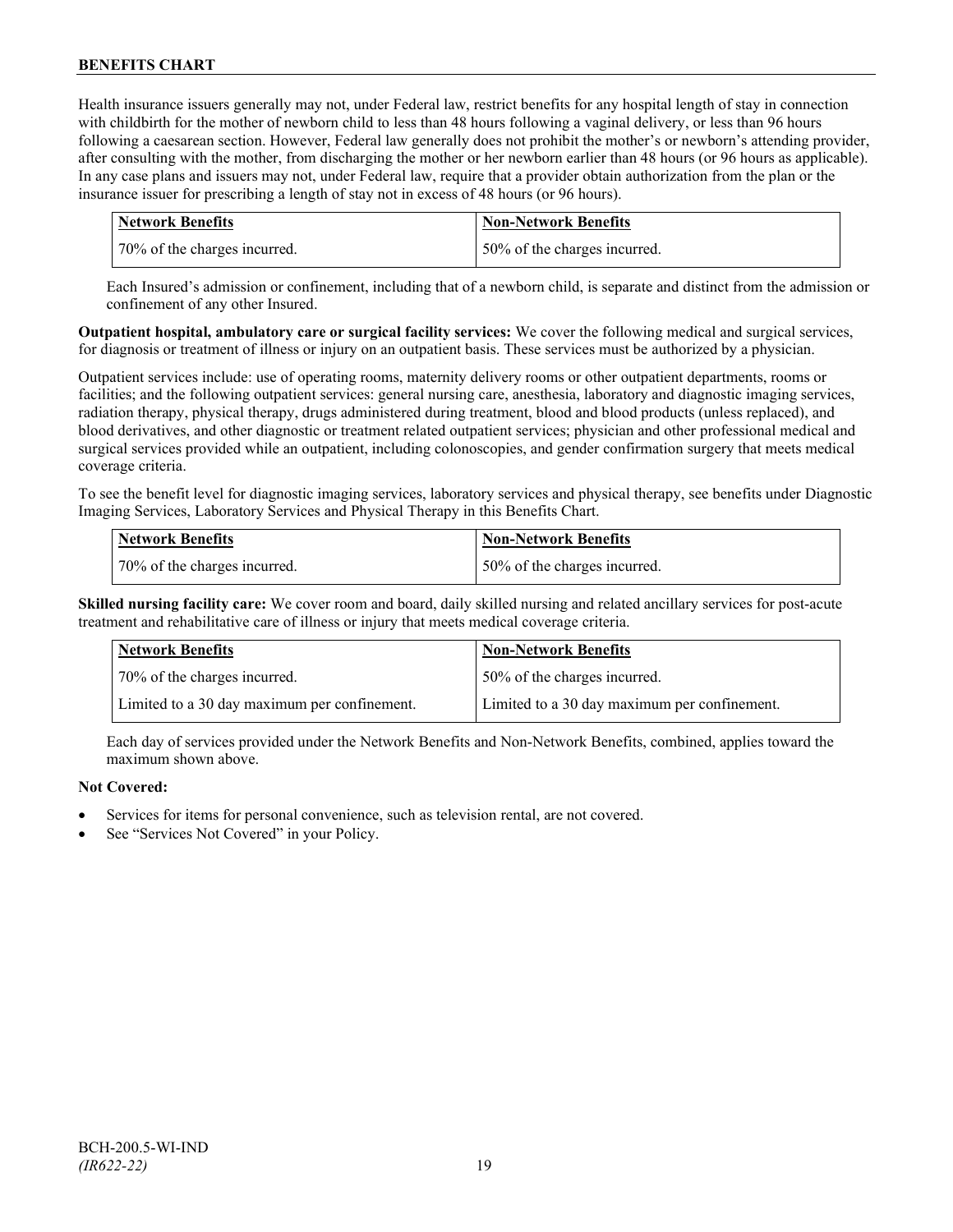# **INFERTILITY DIAGNOSIS**

# **Covered Services:**

We cover the diagnosis of infertility. These services include diagnostic procedures and tests provided in connection with an infertility evaluation, office visits and consultations to diagnose infertility.

| Network Benefits             | <b>Non-Network Benefits</b>  |
|------------------------------|------------------------------|
| 70% of the charges incurred. | 50% of the charges incurred. |

Coverage is Limited to office visits and consultations to diagnose infertility. Treatment is not covered.

# **Not Covered:**

- Infertility/fertility treatment, including, but not limited to, office visits, laboratory services, diagnostic imaging services, and fertility drugs, reversal of sterilization, and sperm, ova or embryo acquisition, retrieval or storage; however, we do cover office visits and consultations to diagnose infertility.
- Services related to the establishment of surrogate pregnancy and fees for a surrogate. However, pregnancy and maternity services are covered for an Insured under this Benefits Chart, including a surrogate pregnancy.
- See "Services Not Covered" in your Policy.

# **LABORATORY SERVICES**

#### **Covered Services:**

We cover laboratory tests when ordered by a provider and provided in a clinic or outpatient hospital facility. This includes blood tests to detect lead exposure in children between the ages of 6 months and 72 months.

To see the benefit level for inpatient hospital or skilled nursing facility services, see benefits under Inpatient Hospital and Skilled Nursing Facility Services in this Benefits Chart.

**Prostate-specific antigen (PSA) testing.** We cover prostate cancer screening for men 40 years of age or over who are symptomatic or in a high-risk category and for all men 50 years of age or older.

| Network Benefits             | Non-Network Benefits         |
|------------------------------|------------------------------|
| 70% of the charges incurred. | 50% of the charges incurred. |

# **All other laboratory services**

# **Services for illness or injury**

| <b>Network Benefits</b>      | <b>Non-Network Benefits</b>  |
|------------------------------|------------------------------|
| 70% of the charges incurred. | 50% of the charges incurred. |

### **Preventive services**

Laboratory services associated with preventive services are covered at the benefit level shown in the "Preventive Services" section of this Benefits Chart.

# **Not Covered:**

See "Services Not Covered" in your Policy.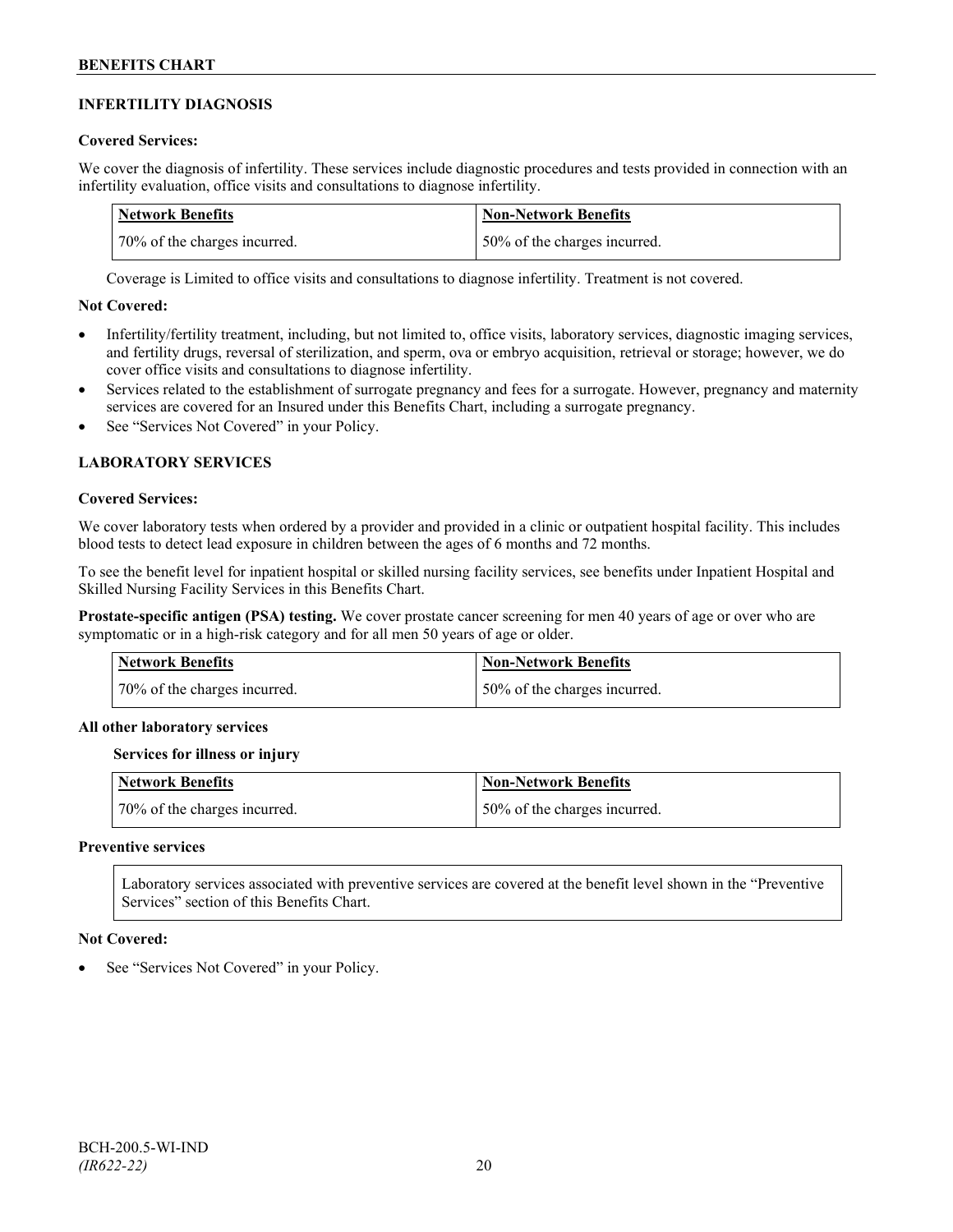# **MASTECTOMY RECONSTRUCTION BENEFIT**

# **Covered Services:**

We cover reconstruction of the breast on which the mastectomy has been performed; surgery and reconstruction of the other breast to produce symmetrical appearance, and prostheses and physical complications of all stages of mastectomy, including lymphedemas.

| <b>Network Benefits</b>                               | <b>Non-Network Benefits</b>                           |
|-------------------------------------------------------|-------------------------------------------------------|
| Coverage level is same as corresponding Network       | Coverage level is same as corresponding Non-Network   |
| Benefits, depending on type of service provided, such | Benefits, depending on type of service provided, such |
| as Office Visits for Illness or Injury, Inpatient or  | as Office Visits for Illness or Injury, Inpatient or  |
| Outpatient Hospital Services.                         | Outpatient Hospital Services.                         |

# **Not Covered:**

See "Services Not Covered" in your Policy.

# **MEDICATION THERAPY DISEASE MANAGEMENT PROGRAM**

# **Covered Services:**

If you meet our criteria for coverage, you may qualify for our Medication Therapy Disease Management Program.

The program covers consultations with a designated Network pharmacist.

Covered services are based on established medical policies, which are subject to periodic review and modification by the medical directors. These medical policies (medical coverage criteria) are available by calling Member Services, or logging on to your "*my*HealthPartners" account at [healthpartners.com.](http://www.healthpartners.com/)

| <b>Network Benefits</b>                                     | <b>Non-Network Benefits</b> |
|-------------------------------------------------------------|-----------------------------|
| 100% of the charges incurred.<br>Deductible does not apply. | No coverage.                |

# **Not Covered:**

See "Services Not Covered" in your Policy.

# **OFFICE VISITS FOR ILLNESS OR INJURY**

# **Covered Services:**

We cover the following when medically necessary: professional medical and surgical services and related supplies, including biofeedback, of physicians and other health care providers; blood and blood products (unless replaced) and blood derivatives.

We cover diagnosis and treatment of illness or injury to the eyes. Where contact or eye glass lenses are prescribed as medically necessary for the post-operative treatment of cataracts or for the treatment of aphakia, acute or chronic corneal pathology or keratoconus, we cover the initial evaluation, lenses and fitting. Insureds must pay for lens replacement beyond the initial pair.

Services received via video, e-visit or telephone are covered under the "Telehealth/Telemedicine Services" section.

# **Office visits**

| Network Benefits             | <b>Non-Network Benefits</b>  |
|------------------------------|------------------------------|
| 70% of the charges incurred. | 50% of the charges incurred. |

# **Convenience clinics**

| <b>Network Benefits</b>      | <b>Non-Network Benefits</b>  |
|------------------------------|------------------------------|
| 70% of the charges incurred. | 50% of the charges incurred. |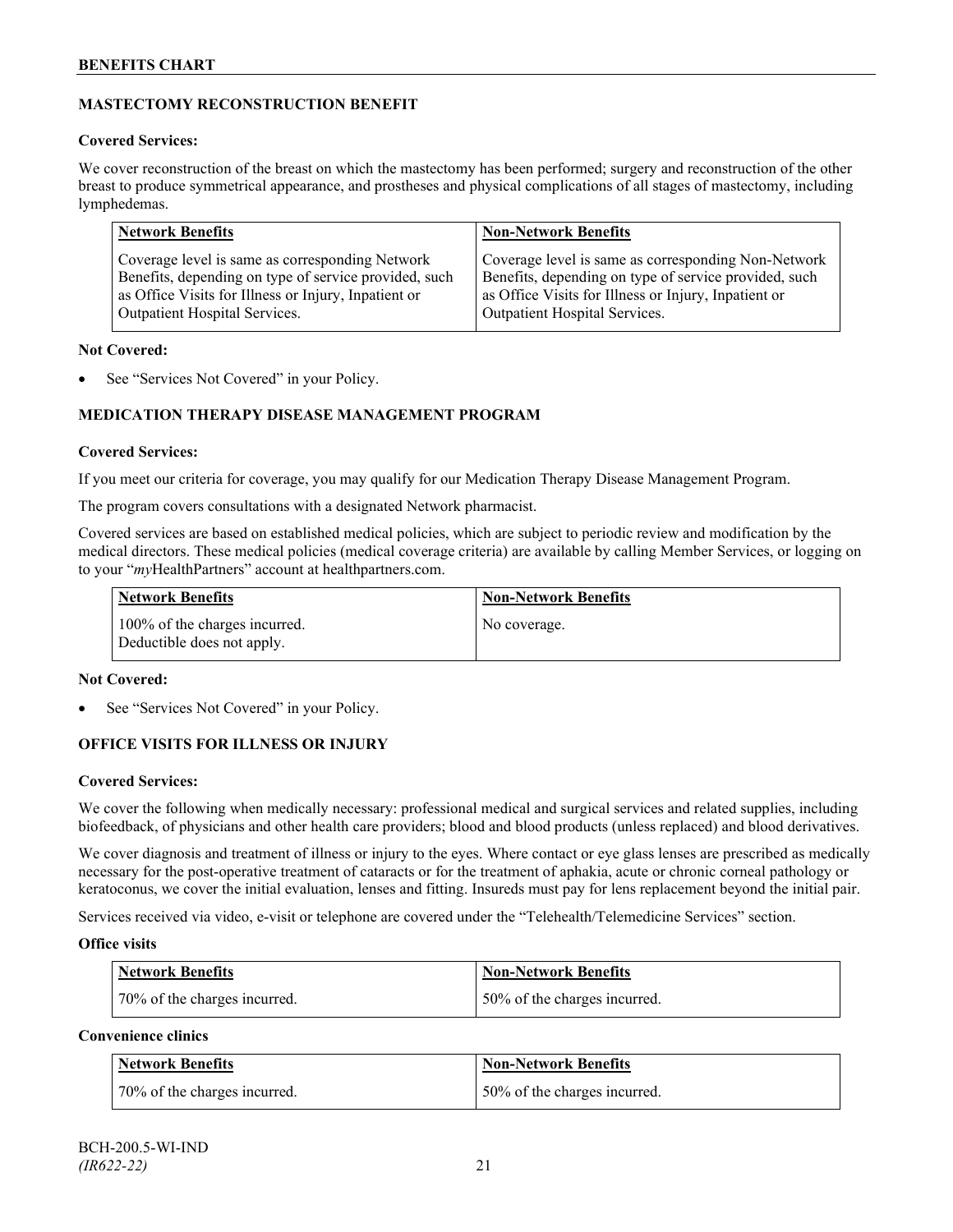# **First four visits**

If any of the first four visits are urgent care visits or office visits, they are covered at 100%, subject to a copayment of \$30 per visit, not subject to the deductible.

If any of the first four visits are convenience clinic visits, telephone visits or E-visits (other than Virtuwell), they are covered at 100%, subject to a copayment of \$15 per visit, not subject to the deductible.

Then services will be covered at the deductible and coinsurance and/or copayment indicated for urgent care visits, office visits, convenience clinic visits, telephone visits or E-visits (other than Virtuwell).

Physician services are included; however, charges for office procedures, laboratory, radiology and other ancillary services are not included and will be subject to the deductible and coinsurance and/or copayment.

#### **Injections administered in a physician's office, other than immunizations**

#### **Allergy injections**

| <b>Network Benefits</b>      | Non-Network Benefits         |
|------------------------------|------------------------------|
| 70% of the charges incurred. | 50% of the charges incurred. |

#### **All other injections**

| Network Benefits             | <b>Non-Network Benefits</b>  |
|------------------------------|------------------------------|
| 70% of the charges incurred. | 50% of the charges incurred. |

#### **Not Covered:**

- Court ordered treatment, except as described in this Benefits Chart. Any resulting court ordered treatment for mental health services will be subject to the Policy's requirement for medical necessity.
- See "Services Not Covered" in your Policy.

# **PEDIATRIC EYEWEAR**

#### **Covered Services:**

We cover pediatric eyewear for children.

Routine eye exams are covered under the "Preventive Services" section.

| <b>Network Benefits</b>      | <b>Non-Network Benefits</b> |
|------------------------------|-----------------------------|
| 70% of the charges incurred. | No coverage.                |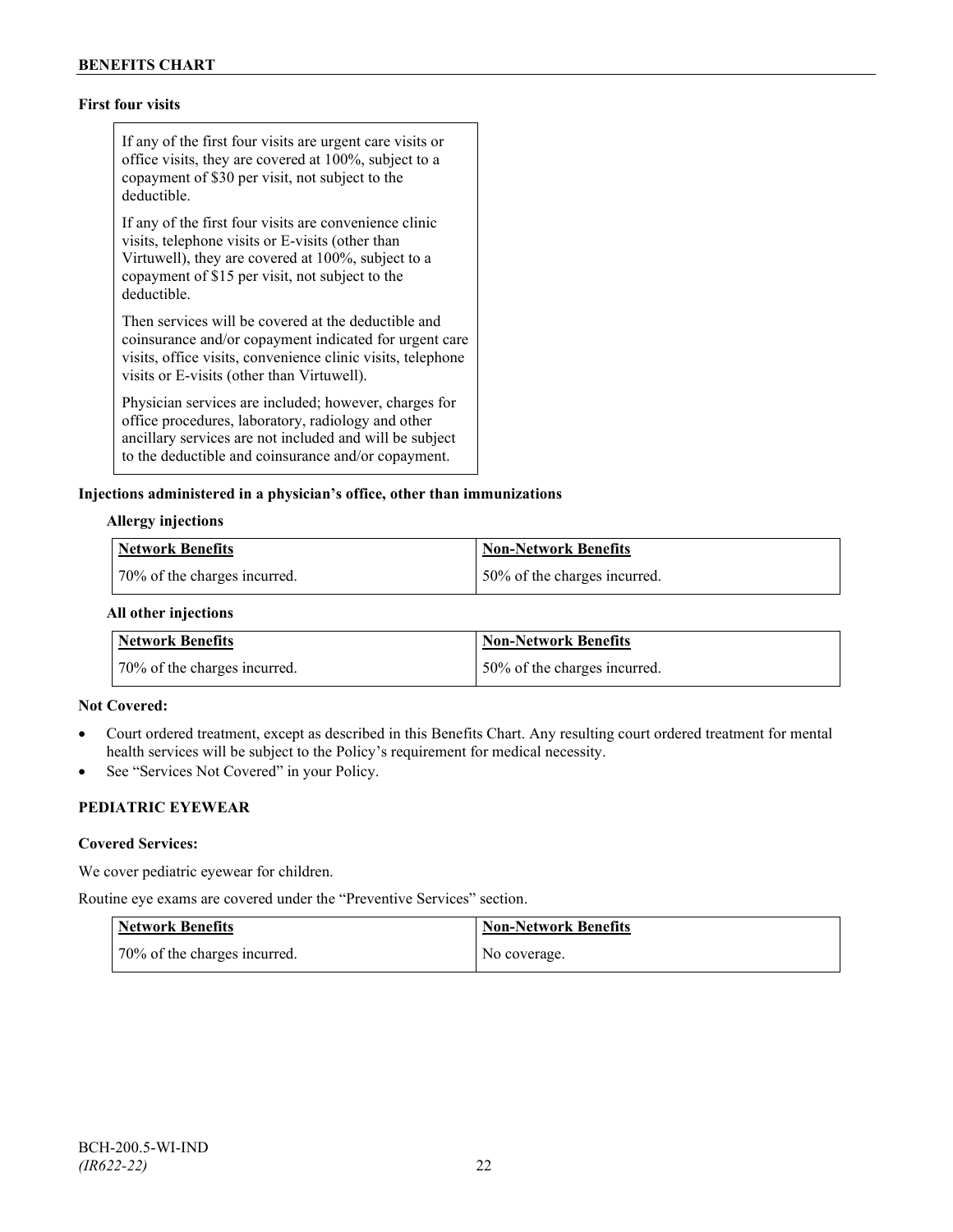# **Limitations:**

- Coverage under this provision will continue until the end of the month in which the child turns 19.
- Limited to one of the following per calendar year:
	- o one pair of eyeglasses including one set of prescription lenses, frames from the designated eyewear collection, and anti scratch coating; or
	- o one pair of non-disposable contact lenses; or
	- o a one year supply of disposable contact lenses.
- Contact lens fittings are limited to two per calendar year.

# **Not Covered:**

- Frames that are not included in the designated eyewear collection are not covered. However, one pair of lenses will be covered if a member chooses frames outside the designated eyewear collection.
- More than one pair of lenses or frames or non-disposable contacts per calendar year, regardless of the reason. This includes replacement of eyeglasses or contact lenses due to loss, breakage, theft, or change in prescription.
- Safety glasses or goggles for sports or vocational reasons.
- Upgrades including, but not limited to, UV protection and no-line multifocal lenses.
- See "Services Not Covered" in your Policy.

# **PHYSICAL THERAPY, OCCUPATIONAL THERAPY, SPEECH THERAPY AND OTHER SPECIFIED THERAPIES**

# **Covered Services:**

We cover the following physical therapy, occupational therapy and speech therapy services:

- Medically necessary rehabilitative care to correct the effects of illness or injury.
- Habilitative services rendered for congenital, developmental or medical conditions which have significantly Limited the successful initiation of normal speech and normal motor development.

Massage therapy which is performed in conjunction with other treatment/modalities by a physical or occupational therapist, is part of a prescribed treatment plan and is not billed separately is covered.

We cover services provided in a clinic. We also cover physical therapy provided in an outpatient hospital facility. To see the benefit level for inpatient hospital or skilled nursing facility services, see benefits under "Inpatient Hospital and Skilled Nursing Facility Services".

# **Rehabilitative care**

| <b>Network Benefits</b>                                                                       | <b>Non-Network Benefits</b>                                                                   |
|-----------------------------------------------------------------------------------------------|-----------------------------------------------------------------------------------------------|
| 70% of the charges incurred.                                                                  | 50% of the charges incurred.                                                                  |
| Physical, Occupational and Speech Therapy are<br>Limited to 20 visits each per calendar year. | Physical, Occupational and Speech Therapy are<br>Limited to 20 visits each per calendar year. |

In addition to the services provided above, we cover a minimum of:

- 20 visits per calendar year for pulmonary rehabilitation therapy,
- 36 visits per calendar year for cardiac rehabilitation therapy,
- 30 visits per calendar year for post-cochlear implant aural therapy,
- 20 visits per calendar year for cognitive rehabilitation therapy.

The maximum number of visits are combined for Network Benefits and Non-Network Benefits.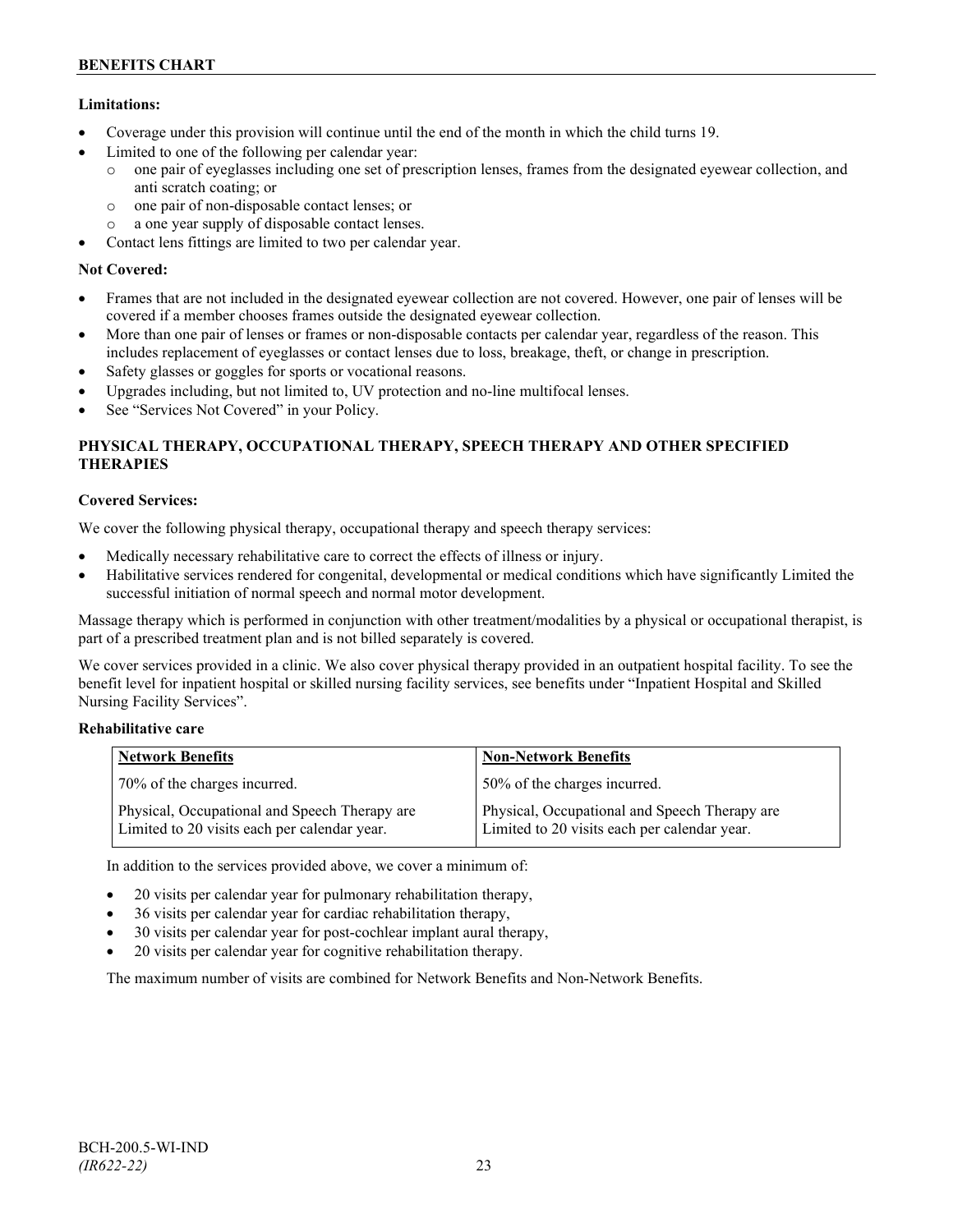# **BENEFITS CHART**

# **Habilitative care**

| <b>Network Benefits</b>                                                                       | <b>Non-Network Benefits</b>                                                                   |
|-----------------------------------------------------------------------------------------------|-----------------------------------------------------------------------------------------------|
| 70% of the charges incurred.                                                                  | 50% of the charges incurred.                                                                  |
| Physical, Occupational and Speech Therapy are<br>Limited to 20 visits each per calendar year. | Physical, Occupational and Speech Therapy are<br>Limited to 20 visits each per calendar year. |

The maximum number of visits is combined for Network Benefits and Non-Network Benefits.

#### **Not Covered:**

- Massage therapy for the purpose of comfort or convenience of the Insured.
- See "Services Not Covered" in your Policy.

# **PRESCRIPTION DRUG SERVICES**

#### **Covered Services:**

We cover prescription drugs and medications that can be self-administered or are administered in a physician's office.

### **For Network Benefits, drugs and medications must be obtained at a network pharmacy.**

#### **If a copayment is required, you must pay one copayment for each 30-day supply, or portion thereof.**

### **Outpatient drugs (except as specified below)**

| <b>Network Benefits</b>                                                                                                                                                                                                                                                                                                                                                      | <b>Non-Network Benefits</b>  |
|------------------------------------------------------------------------------------------------------------------------------------------------------------------------------------------------------------------------------------------------------------------------------------------------------------------------------------------------------------------------------|------------------------------|
| 100% of the charges incurred, subject to a<br>copayment of \$5 for generic low cost formulary drugs,<br>and 100% of the charges incurred, subject to a<br>copayment of \$25 for generic high cost formulary<br>drugs.<br>Deductible does not apply.                                                                                                                          | 50% of the charges incurred. |
| Brand name formulary drugs are covered at 70% of the<br>charges incurred.                                                                                                                                                                                                                                                                                                    |                              |
| Non-formulary drugs are covered at 50% of the charges<br>incurred.                                                                                                                                                                                                                                                                                                           |                              |
| In no event will your cost for a formulary insulin drug<br>exceed \$25. Deductible does not apply to formulary<br>insulin drugs.                                                                                                                                                                                                                                             |                              |
| Oral chemotherapy drugs are included on the<br>Specialty Drug List. However, you pay the applicable<br>outpatient drug benefit. As required by Wisconsin law,<br>you will not pay higher cost sharing (deductible,<br>copayment or coinsurance) for orally administered<br>chemotherapy drugs than you pay for injected or<br>intravenously administered chemotherapy drugs. |                              |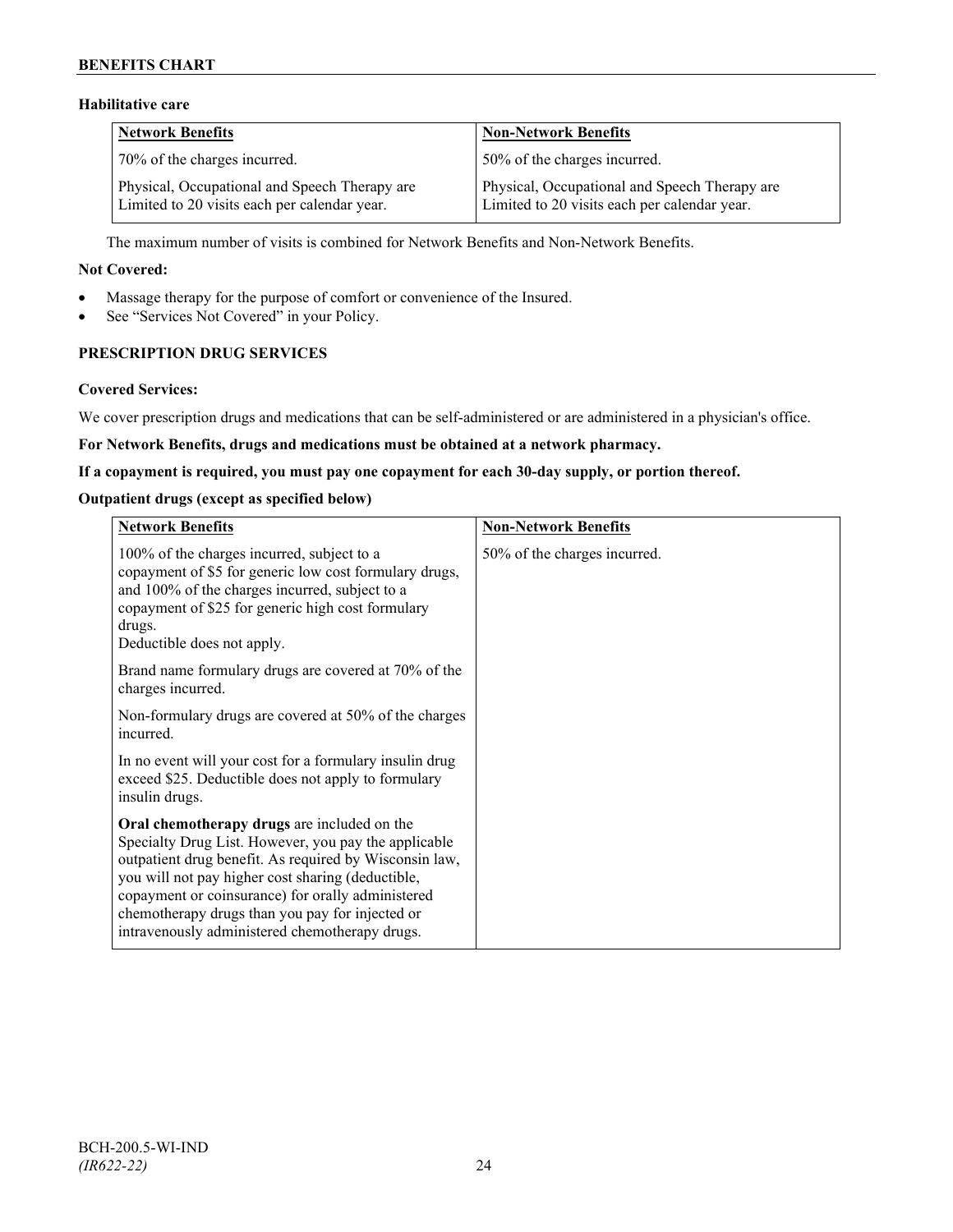# **Mail order drugs**

| <b>Network Benefits</b>                                                                                                                                                                                                                                                                                                 | <b>Non-Network Benefits</b>                                                                                |
|-------------------------------------------------------------------------------------------------------------------------------------------------------------------------------------------------------------------------------------------------------------------------------------------------------------------------|------------------------------------------------------------------------------------------------------------|
| For your convenience, you may also get up to a 90-day<br>supply of outpatient prescription drugs that can be self-<br>administered through the designated mail order service.<br>Outpatient drugs ordered through this service are<br>covered at the benefit percent and copayments shown in<br>Outpatient Drugs above. | Mail order drugs are only available through the<br>designated mail order service.<br>See Network Benefits. |
| Specialty Drugs are not available through the mail order<br>service.                                                                                                                                                                                                                                                    |                                                                                                            |

# **Specialty drugs that are self-administered**

| <b>Network Benefits</b>                                                                                                                                                                                                                                                                                                                                                      | <b>Non-Network Benefits</b> |
|------------------------------------------------------------------------------------------------------------------------------------------------------------------------------------------------------------------------------------------------------------------------------------------------------------------------------------------------------------------------------|-----------------------------|
| 50% of the charges incurred.                                                                                                                                                                                                                                                                                                                                                 | No coverage.                |
| Oral chemotherapy drugs are included on the<br>Specialty Drug List. However, you pay the applicable<br>outpatient drug benefit. As required by Wisconsin law,<br>you will not pay higher cost sharing (deductible,<br>copayment or coinsurance) for orally administered<br>chemotherapy drugs than you pay for injected or<br>intravenously administered chemotherapy drugs. |                             |

Specialty Drugs are Limited to drugs on the Specialty Drug List and must be obtained from a designated vendor.

# **Tobacco cessation drugs are covered for all FDA approved tobacco cessation drugs**

| <b>Network Benefits</b>                                     | <b>Non-Network Benefits</b>  |
|-------------------------------------------------------------|------------------------------|
| 100% of the charges incurred.<br>Deductible does not apply. | 50% of the charges incurred. |

# **Contraceptive drugs**

| <b>Network Benefits</b>                                                                                                                                         | <b>Non-Network Benefits</b>  |
|-----------------------------------------------------------------------------------------------------------------------------------------------------------------|------------------------------|
| 100% of the charges incurred for formulary drugs.<br>Deductible does not apply.                                                                                 | 50% of the charges incurred. |
| If a physician requests that a Non-Formulary<br>contraceptive drug be dispensed as written, the drug<br>will be covered at 100%, not subject to the deductible. |                              |

**ACA preventive medications.** We cover preventive medications currently recommended by USPSTF with an A or B rating if they are prescribed by your medical provider and they are listed on our Commercial ACA Preventive Drug List. Preventive medications are subject to periodic review and modification. Changes would be effective in accordance with the federal rules and reflected in our current medical coverage criteria for preventive care services.

| <b>Network Benefits</b>                                     | <b>Non-Network Benefits</b>  |
|-------------------------------------------------------------|------------------------------|
| 100% of the charges incurred.<br>Deductible does not apply. | 50% of the charges incurred. |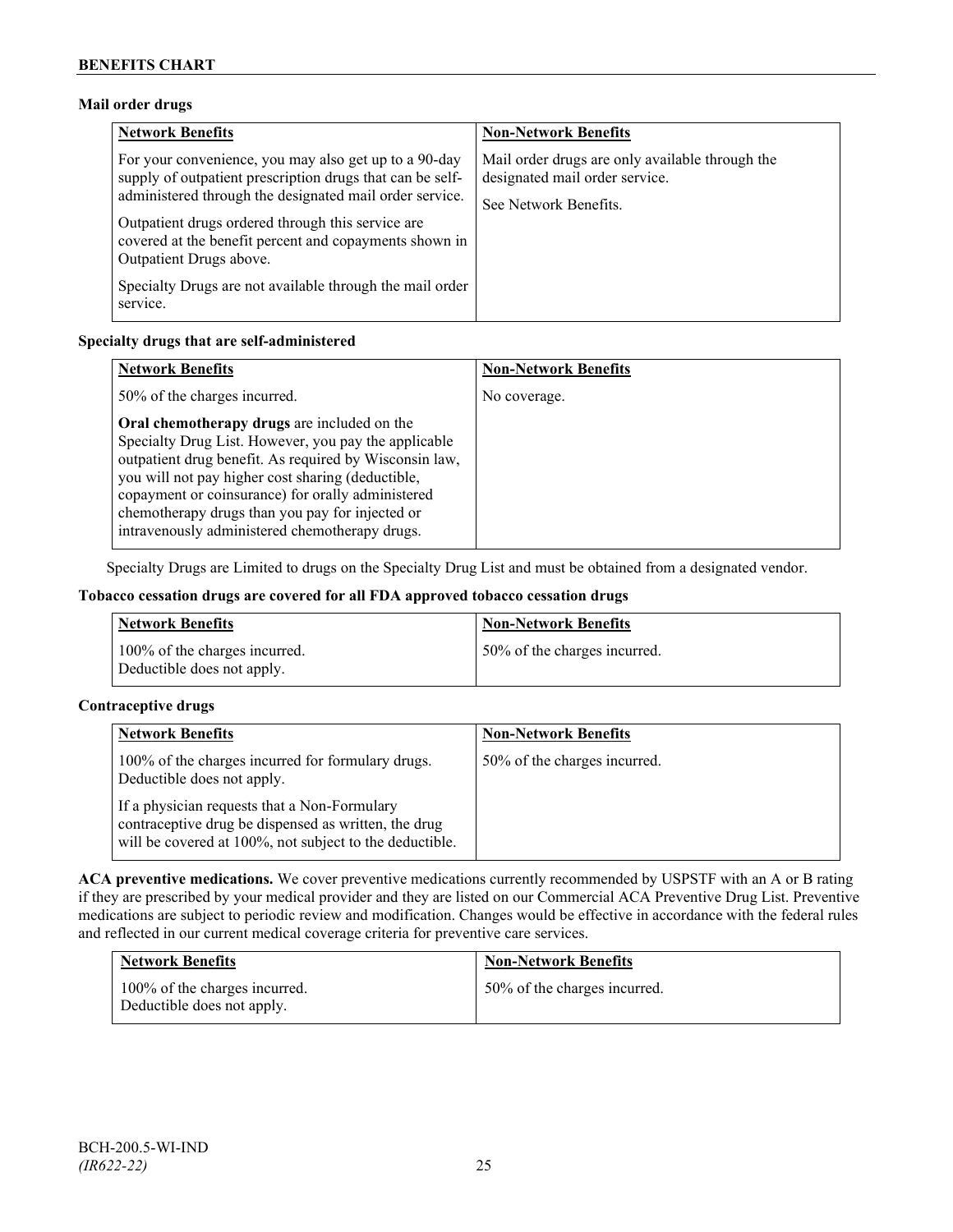# **Limitations:**

- Certain drugs may require prior authorization as indicated on the Formulary. HealthPartners may require prior authorization for the drug and also the site where the drug will be provided. Certain drugs are subject to our utilization review process and quantity limits.
- Certain non-formulary drugs require prior authorization. In addition, certain drugs may be subject to any quantity limits applied as part of our trial program. The trial drug program applies to new prescriptions for certain drugs which have high toxicity, low tolerance, high costs and/or high potential for waste. Trial drugs are indicated on the formulary and/or the Specialty Drug List. Your first fill of a trial drug may be limited to less than a month supply. If the drug is well tolerated and effective, you will receive the remainder of your first month supply.
- If an Insured requests a brand name drug when there is a generic equivalent, the brand name drug will be covered up to the charge that would apply to the generic drug, minus any required copayment. If a physician requests that a brand name drug be dispensed as written, the drug will be paid at the non-formulary benefit.
- We may require Insureds to try over-the-counter (OTC) drug alternatives before approving more costly formulary prescription drugs.
- Unless otherwise specified in the Prescription Drug Services section, you may receive up to a 30-day supply per prescription.
- New prescriptions to treat certain chronic conditions are Limited to a 30-day supply.
- A 90-day supply will be covered and dispensed only at pharmacies that participate in our extended day supply program.
- No more than a 30-day supply of Specialty Drugs will be covered and dispensed at a time unless it's a manufacturer supplied drug that cannot be split that supplies the Insured with more than a 30-day supply.

# **Not Covered:**

- Replacement of prescription drugs, medications, equipment and supplies due to loss, damage or theft.
- Nonprescription (over-the-counter) drugs or medications, including, but not Limited to, vitamins, supplements, homeopathic remedies, and non-FDA approved drugs, unless listed on the Formulary and prescribed by a physician or legally authorized health care provider under applicable state and federal law. This exclusion does not include over-thecounter contraceptives for women as allowed under the Affordable Care Act when the Insured obtains a prescription for the item. In addition, if the Insured obtains a prescription, this exclusion does not include aspirin to prevent cardiovascular disease for men and women of certain ages; folic acid supplements for women who may become pregnant; fluoride chemoprevention supplements for children without fluoride in their water source; and iron supplements for children ages 6-12 months who are at risk for anemia.
- All drugs for the treatment of sexual dysfunction.
- All drugs for the treatment of growth deficiency.
- Fertility drugs.
- Medical cannabis.
- Drugs on the Excluded Drug List. The Excluded Drug List includes select drugs within a therapy class that are not eligible for coverage. This includes drugs that may be excluded for certain indications. The Excluded Drug List is available at [healthpartners.com.](http://www.healthpartners.com/)
- Drugs that are newly approved by the FDA until they are reviewed and approved by HealthPartners Pharmacy and Therapeutics Committee.
- Medical devices approved by the FDA will not be covered under the Prescription Drug Services section unless they are on our formulary. Covered medical devices are generally submitted and reimbursed under your medical benefits.
- See "Services Not Covered" in your Policy.

# **PREVENTIVE SERVICES**

#### **Applicable Definitions:**

**Routine Preventive Services** are routine healthcare services that include screenings, check-ups and counseling to prevent illness, disease or other health problems before symptoms occur.

**Diagnostic Services** are services to help a provider understand your symptoms, diagnose illness and decide what treatment may be needed. They may be the same services that are listed as preventive services, but they are being used as diagnostic services. Your provider will determine if these services are preventive or diagnostic. These services are not preventive if received as part of a visit to diagnose, manage or maintain an acute or chronic medical condition, illness or injury. When that occurs, unless otherwise indicated below, standard deductibles, copayments or coinsurance apply.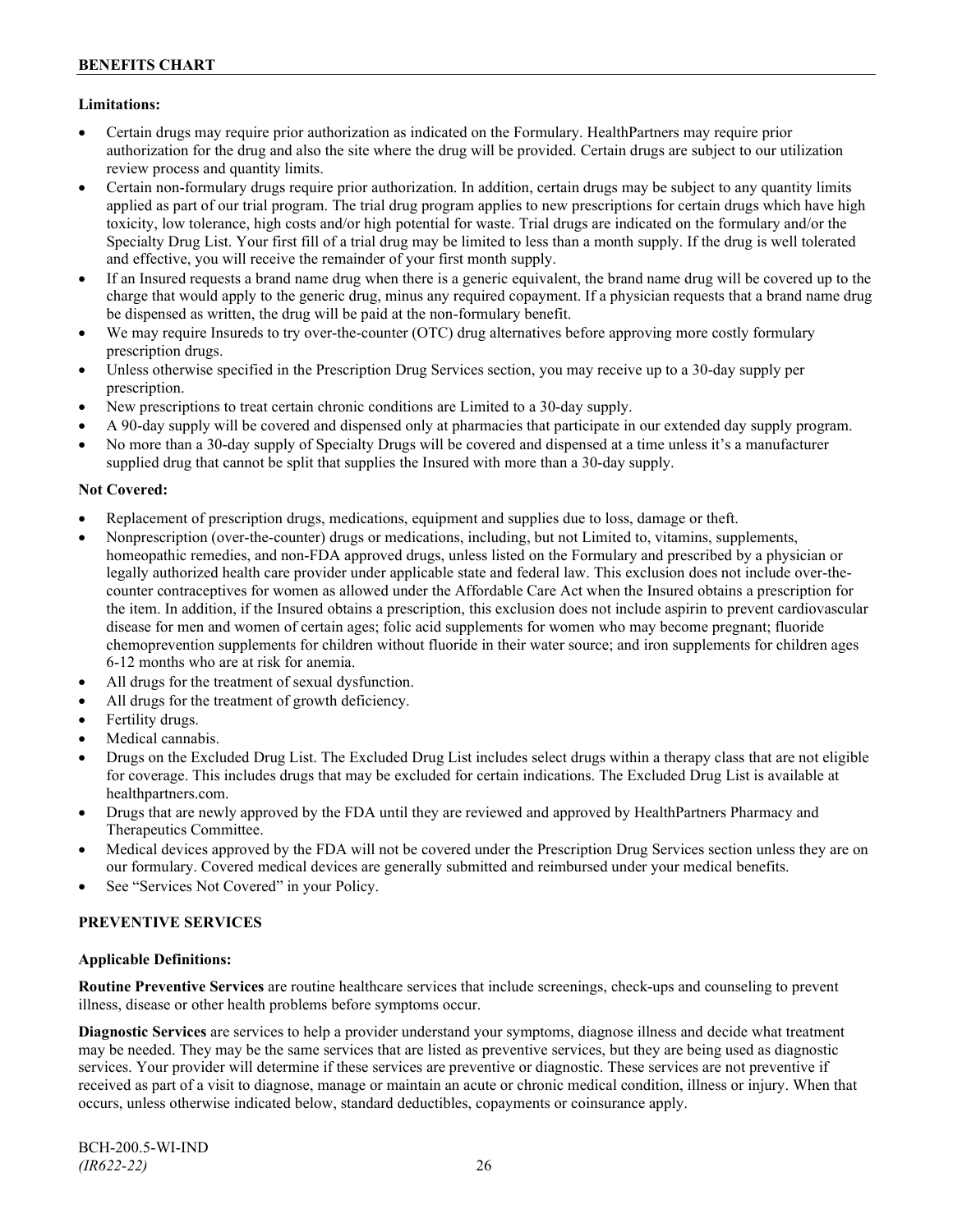# **Covered Services:**

We cover preventive services that meet any of the requirements under the Affordable Care Act (ACA) shown in the bulleted items below. These preventive services are covered at 100% under the Network Benefits with no deductible, copayments or coinsurance. (If a preventive service is not required by the ACA and it is covered at a lower benefit level, it will be specified below.) Preventive benefits mandated under the ACA are subject to periodic review and modification. Changes would be effective in accordance with the federal rules. Preventive services mandated by the ACA include:

- Evidence-based items or services that have in effect a rating of A or B in the current recommendations of the United States Preventive Services Task Force with respect to the individual;
- Immunizations for routine use in children, adolescents, and adults that have in effect a recommendation from the Advisory Committee on Immunization Practices of the Centers for Disease Control and Prevention with respect to the individual;
- With respect to infants, children, and adolescents, evidence-informed preventive care and screenings provided for in comprehensive guidelines supported by the Health Resources and Services Administration; and
- With respect to women, preventive care and screenings provided for in comprehensive guidelines supported by the Health Resources and Services Administration.

Covered services are based on established medical policies, which are subject to periodic review and modification by the medical directors. These medical policies (medical coverage criteria) are available by calling Member Services, or logging on to your "*my*HealthPartners" account at [healthpartners.com.](http://www.healthpartners.com/)

# **ACA and state mandated preventive services are covered as follows:**

**Routine health exams and periodic health assessments**. A physician or health care provider will counsel you as to how often health assessments are needed based on age, sex and health status. This includes screening and counseling for tobacco cessation and all FDA approved tobacco cessation medications including over-the-counter drugs (as shown in the Prescription Drug Services section).

| <b>Network Benefits</b>                                     | <b>Non-Network Benefits</b>  |
|-------------------------------------------------------------|------------------------------|
| 100% of the charges incurred.<br>Deductible does not apply. | 50% of the charges incurred. |

**Child health supervision services.** This includes pediatric preventive services such as newborn screenings, appropriate immunizations, developmental assessments and laboratory services appropriate to the age of the child from birth to 72 months, and appropriate immunizations to age 18.

| <b>Network Benefits</b>                                     | <b>Non-Network Benefits</b>  |
|-------------------------------------------------------------|------------------------------|
| 100% of the charges incurred.<br>Deductible does not apply. | 50% of the charges incurred. |

#### **Routine prenatal care and exams**

| Network Benefits                                            | <b>Non-Network Benefits</b>  |
|-------------------------------------------------------------|------------------------------|
| 100% of the charges incurred.<br>Deductible does not apply. | 50% of the charges incurred. |

**Routine postnatal care.** This includes health exams, assessments, education and counseling relating to the period immediately after childbirth.

| <b>Network Benefits</b>                                     | <b>Non-Network Benefits</b>  |
|-------------------------------------------------------------|------------------------------|
| 100% of the charges incurred.<br>Deductible does not apply. | 50% of the charges incurred. |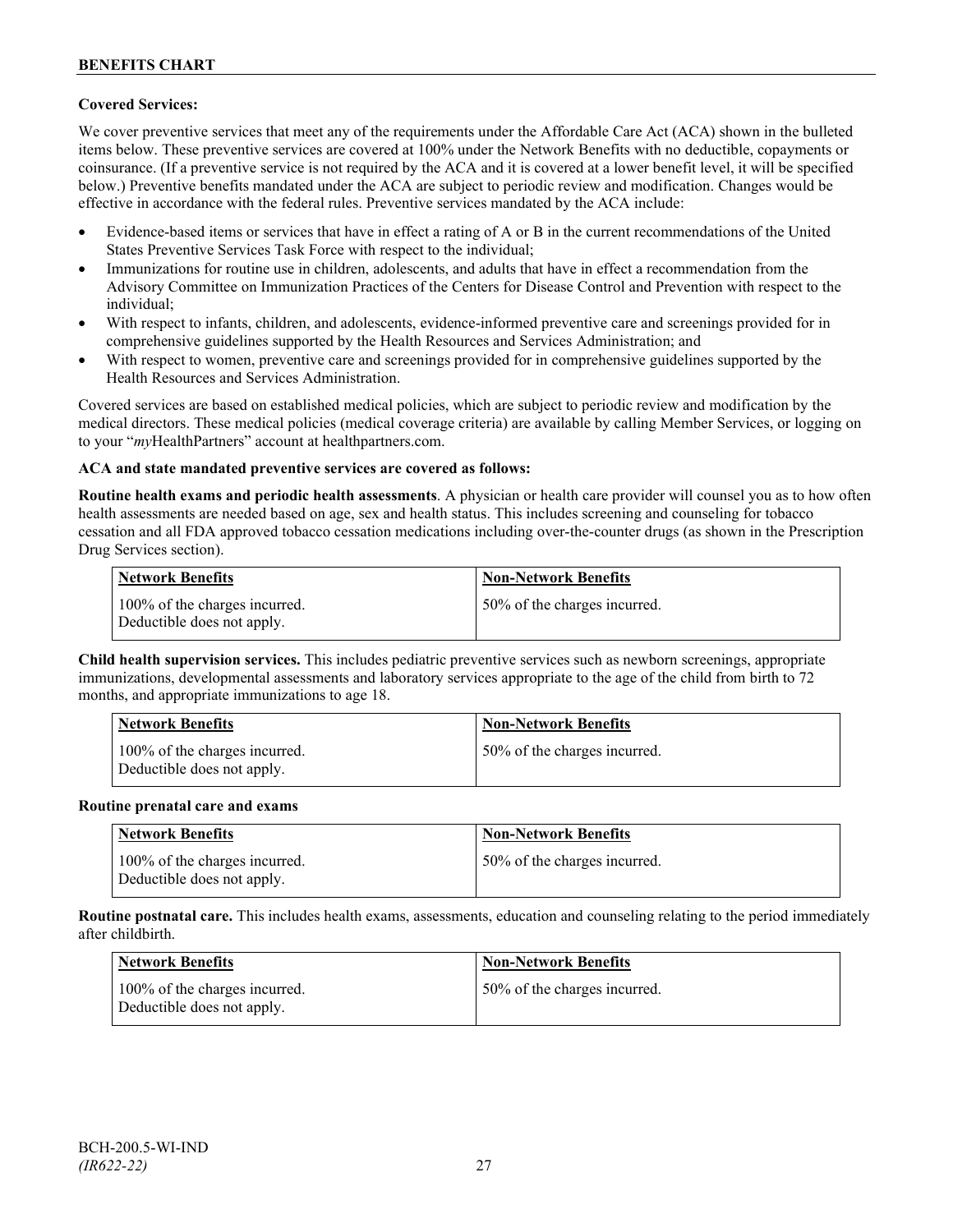**Routine screening procedures for cancer.** This includes colorectal screening, digital rectal examinations and other cancer screenings recommended by the USPSTF with an A or B rating. Women's preventive health services below describe additional routine screening procedures for cancer.

| <b>Network Benefits</b>                                     | <b>Non-Network Benefits</b>  |
|-------------------------------------------------------------|------------------------------|
| 100% of the charges incurred.<br>Deductible does not apply. | 50% of the charges incurred. |

### **Routine eye and hearing exams for members under the age of 22**

| Network Benefits                                            | <b>Non-Network Benefits</b>  |
|-------------------------------------------------------------|------------------------------|
| 100% of the charges incurred.<br>Deductible does not apply. | 50% of the charges incurred. |

**Professional voluntary family planning services.** This includes services to prevent or delay a pregnancy, including counseling and education. Services must be provided by a licensed provider.

| <b>Network Benefits</b>                                     | <b>Non-Network Benefits</b>  |
|-------------------------------------------------------------|------------------------------|
| 100% of the charges incurred.<br>Deductible does not apply. | 50% of the charges incurred. |

#### **Adult immunizations**

| <b>Network Benefits</b>       | <b>Non-Network Benefits</b>   |
|-------------------------------|-------------------------------|
| 100% of the charges incurred. | 100% of the charges incurred. |
| Deductible does not apply.    | Deductible does not apply.    |

**Women's preventive health services.** This includes mammograms, screenings for cervical cancer (pap smears), breast pumps, human papillomavirus (HPV) testing, counseling for sexually transmitted infections, counseling and screening for human immunodeficiency virus (HIV), and all FDA approved contraceptive methods as prescribed by a doctor, sterilization procedures, education and counseling (see the Prescription Drug Services section for coverage of oral contraceptive drugs). We also provide genetic screening for BRCA if someone in your family has the gene or you have a diagnosis of cancer.

The U.S. Preventive Services Task Force (USPSTF) recommends screening mammography, with or without clinical breast examination (CBE), every 1-2 years for women aged 40 and older. For women age 50 and older, we cover an annual mammogram.

| Network Benefits                                            | <b>Non-Network Benefits</b>  |
|-------------------------------------------------------------|------------------------------|
| 100% of the charges incurred.<br>Deductible does not apply. | 50% of the charges incurred. |

**Obesity screening and management.** We cover obesity screening and counseling for all ages during a routine preventive care exam. If you are age 18 or older and have a body mass index of 30 or more, we also cover intensive obesity management to help you lose weight. Your primary care doctor can coordinate these services.

| <b>Network Benefits</b>                                     | <b>Non-Network Benefits</b>  |
|-------------------------------------------------------------|------------------------------|
| 100% of the charges incurred.<br>Deductible does not apply. | 50% of the charges incurred. |

### **In addition to any ACA or state mandated preventive services referenced above, we cover the following eligible preventive services:**

#### **Routine hearing exams for adults age 22 and older**

| Network Benefits              | <b>Non-Network Benefits</b>  |
|-------------------------------|------------------------------|
| 170% of the charges incurred. | 50% of the charges incurred. |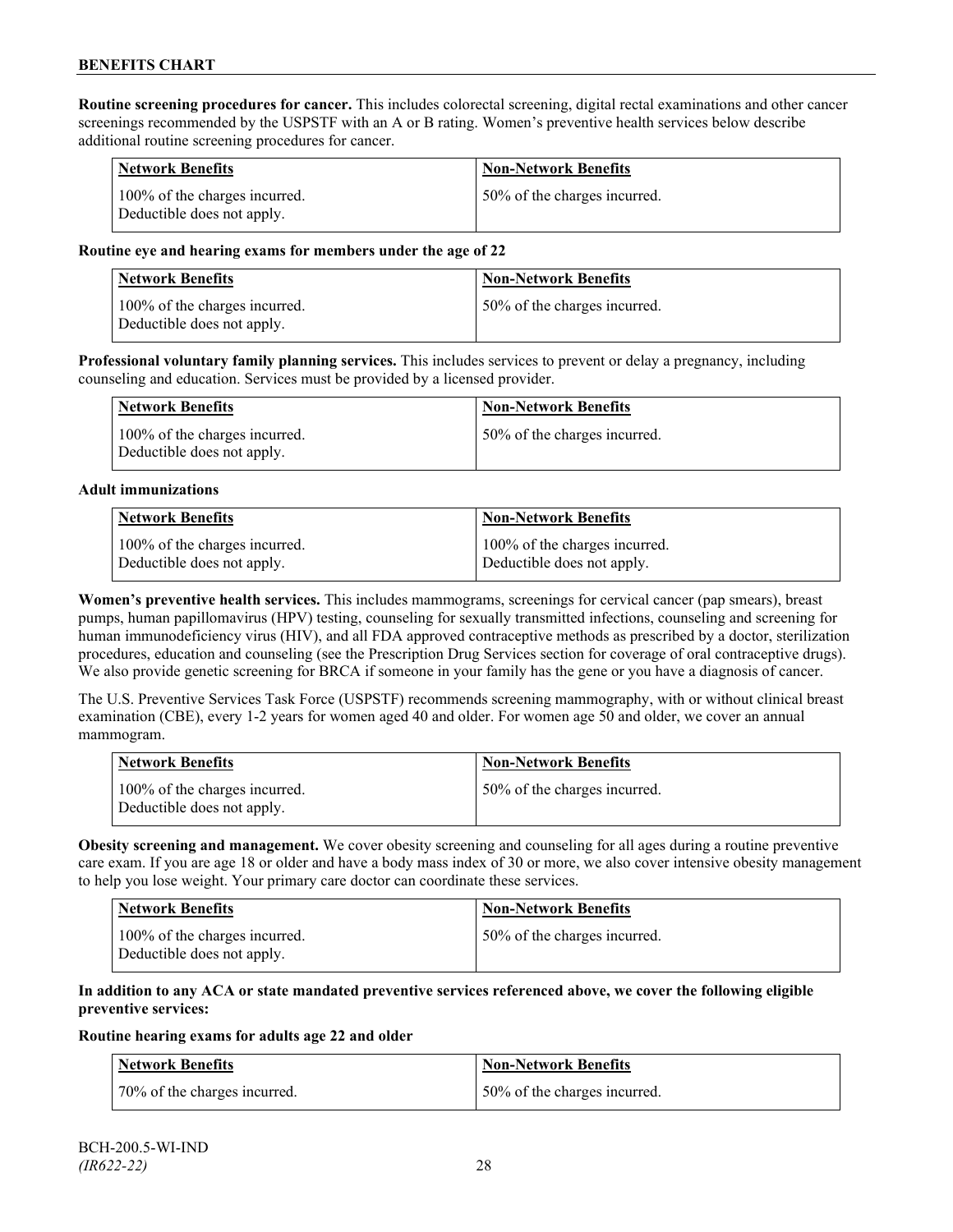### **Eye exams for adults diagnosed with diabetes**

| <b>Network Benefits</b>                                     | <b>Non-Network Benefits</b>  |
|-------------------------------------------------------------|------------------------------|
| 100% of the charges incurred.<br>Deductible does not apply. | 50% of the charges incurred. |

**Ovarian cancer surveillance tests for women who are at risk.** "At risk for ovarian cancer" means (1) having a family history that includes any of the following: one or more first-degree or second-degree relatives with ovarian cancer, clusters of female relatives with breast cancer or nonpolyposis colorectal cancer; or (2) testing positive for BRCA1 or BRCA2 mutations. "Surveillance tests for ovarian cancer" means annual screening using: CA-125 serum tumor marker testing, transvaginal ultrasound, pelvic examination or other proven ovarian cancer screening tests currently being evaluated by the federal Food and Drug Administration or by the National Cancer Institute.

| <b>Network Benefits</b>                                 | <b>Non-Network Benefits</b>                             |
|---------------------------------------------------------|---------------------------------------------------------|
| Coverage level is same as corresponding Network         | Coverage level is same as corresponding Non-Network     |
| Benefit, depending on type of service provided, such as | Benefit, depending on type of service provided, such as |
| Diagnostic Imaging Services, Laboratory Services        | Diagnostic Imaging Services, Laboratory Services        |
| Office Visits for Illness or Injury, or Preventive      | Office Visits for Illness or Injury, or Preventive      |
| Services.                                               | Services.                                               |

#### **Limitations:**

• Services are not preventive if received as part of a visit to diagnose, manage or maintain an acute or chronic medical condition, illness or injury. When that occurs, unless otherwise indicated above, standard deductibles, copayments or coinsurance apply.

### **Not Covered:**

- Routine eye exams for adults age 22 and older.
- See "Services Not Covered" in your Policy.

# **TELEHEALTH/TELEMEDICINE SERVICES**

#### **Definitions:**

**Telehealth, Telemedicine, or Virtual Care.** This is a means of communication between a health care professional and a patient. This includes the use of secure electronic information, imaging, and communication technologies, including:

- interactive audio or audio-video
- interactive audio with store-and-forward technology
- chat-based and email-based systems
- physician-to-physician consultation
- patient education
- data transmission
- data interpretation
- digital diagnostics (algorithm-enabled diagnostic support)
- digital therapeutics (the use of personal health devices and sensors, either alone or in combination with conventional drug therapies, for disease prevention and management)

#### Services can be delivered:

Synchronously: the patient and health care professional are engaging with one another at the same time; or Asynchronously: the patient and health care professional engage with each other at different points in time.

**Telephone Visits.** Live, synchronous, interactive encounters over the telephone between a patient and a healthcare provider.

**E-Visit or Chat-Based Visits.** Asynchronous online or mobile app encounters to discuss a patient's personal health information, vital signs, and other physiologic data or diagnostic images. The healthcare provider reviews and delivers a consultation, diagnosis, prescription or treatment plan after reviewing the patient's visit information.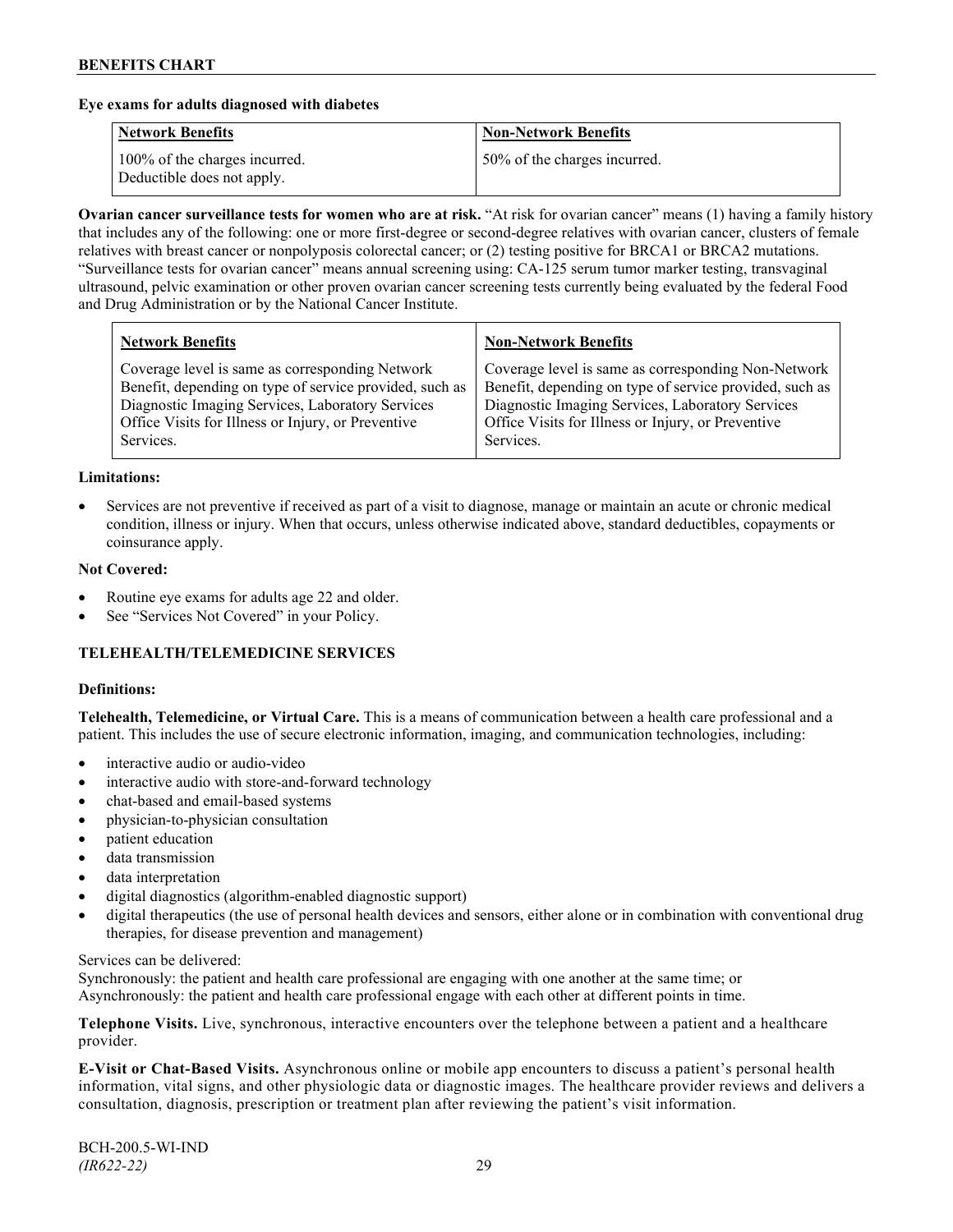# **BENEFITS CHART**

**Virtuwell<sup>®</sup>**. This is an online service for you to receive a diagnosis and treatment for certain conditions, such as a cold, flu, ear pain and sinus infections. You may access the Virtuwell website at [virtuwell.com.](https://www.virtuwell.com/)

**Video Visits.** Live, synchronous, interactive encounters using secure web-based video between a patient and a healthcare provider.

### **Covered Services:**

The Plan covers the following methods of receiving care for services that would be eligible under the Plan if the service were provided in person.

#### **Scheduled telephone visits**

| <b>Network Benefits</b>      | <b>Non-Network Benefits</b>  |
|------------------------------|------------------------------|
| 70% of the charges incurred. | 50% of the charges incurred. |

#### **E-visits**

#### **Access to online care through Virtuwell at [virtuwell.com](http://www.virtuwell.com/)**

| Network Benefits                                            | <b>Non-Network Benefits</b> |
|-------------------------------------------------------------|-----------------------------|
| 100% of the charges incurred.<br>Deductible does not apply. | No coverage.                |

#### **All other E-visits**

| Network Benefits             | <b>Non-Network Benefits</b>  |
|------------------------------|------------------------------|
| 70% of the charges incurred. | 50% of the charges incurred. |

#### **First four visits**

If any of the first four visits are urgent care visits or office visits, they are covered at 100%, subject to a copayment of \$30 per visit, not subject to the deductible.

If any of the first four visits are convenience clinic visits, telephone visits or E-visits (other than Virtuwell), they are covered at 100%, subject to a copayment of \$15 per visit, not subject to the deductible.

Then services will be covered at the deductible and coinsurance and/or copayment indicated for urgent care visits, office visits, convenience clinic visits, telephone visits or E-visits (other than Virtuwell).

Physician services are included; however, charges for office procedures, laboratory, radiology and other ancillary services are not included and will be subject to the deductible and coinsurance and/or copayment.

#### **Not Covered:**

See "Services Not Covered" in your Policy.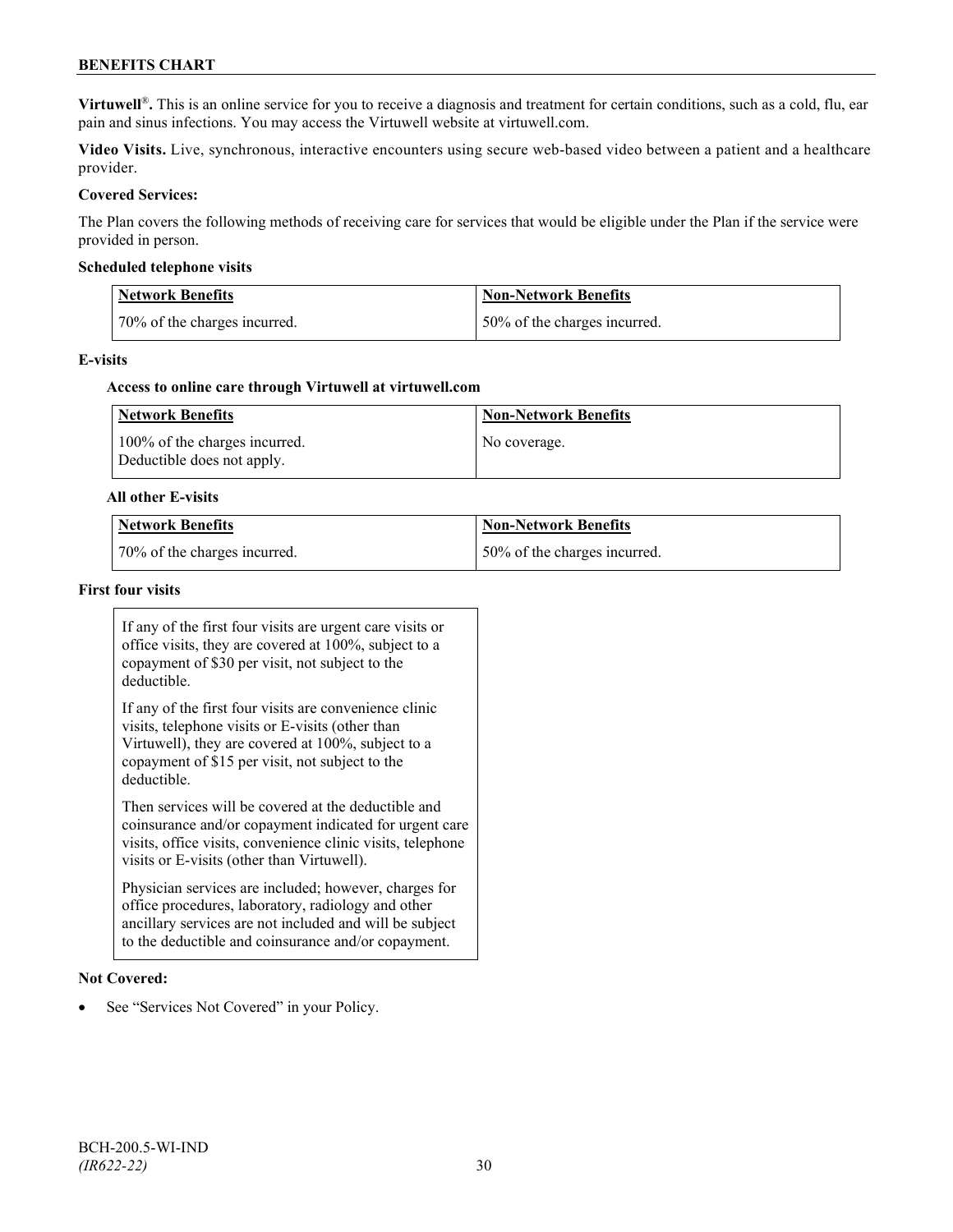# **TRANSPLANT SERVICES**

# **Applicable Definitions:**

**Autologous.** This is when the source of cells is from the individual's own marrow or stem cells.

**Allogeneic.** This is when the source of cells is from a related or unrelated donor's marrow or stem cells.

**Allogeneic Bone Marrow Transplant.** This is when the bone marrow is harvested from the related or unrelated donor and stored. The patient undergoes treatment which includes tumor ablation with high-dose chemotherapy and/or radiation. The bone marrow is reinfused (transplanted).

**Autologous Bone Marrow Transplant.** This is when the bone marrow is harvested from the individual and stored. The patient undergoes treatment which includes tumor ablation with high-dose chemotherapy and/or radiation. The bone marrow is reinfused (transplanted).

**Autologous/Allogeneic Stem Cell Support.** This is a treatment process that includes stem cell harvest from either bone marrow or peripheral blood, tumor ablation with high-dose chemotherapy and/or radiation, stem cell reinfusion, and related care. Autologous/allogeneic bone marrow transplantation and high dose chemotherapy with peripheral stem cell rescue/support are considered to be autologous/allogeneic stem cell support.

**Designated Transplant Center.** This is any health care provider, group or association of health care providers designated by us to provide services, supplies or drugs for specified transplants for our Insureds.

**Transplant Services.** This is transplantation (including retransplants) of the human organs or tissue listed below, including all related post-surgical treatment, follow-up care and drugs and multiple transplants for a related cause. Transplant services do not include other organ or tissue transplants or surgical implantation of mechanical devices functioning as a human organ, except surgical implantation of an FDA approved Ventricular Assist Device (VAD) or total artificial heart, functioning as a temporary bridge to heart transplantation.

Prior authorization is required prior to consultation to support coordination of care and benefits.

#### **Covered Services:**

We cover eligible transplant services (as defined above) while you are covered under your Policy. Transplants that will be considered for coverage are Limited to the following:

- Kidney transplants for end-stage disease.
- Cornea transplants for end-stage disease.
- Heart transplants for end-stage disease.
- Lung transplants or heart/lung transplants for: (1) primary pulmonary hypertension; (2) Eisenmenger's syndrome; (3) endstage pulmonary fibrosis; (4) alpha 1 antitrypsin disease; (5) cystic fibrosis; and (6) emphysema.
- Liver transplants for: (1) biliary atresia in children; (2) primary biliary cirrhosis; (3) post-acute viral infection (including hepatitis A, hepatitis B antigen e negative and hepatitis C) causing acute atrophy or post-necrotic cirrhosis; (4) primary sclerosing cholangitis; (5) alcoholic cirrhosis; and (6) hepatocellular carcinoma.
- Allogeneic bone marrow transplants or peripheral stem cell support associated with high dose chemotherapy for : (1) acute myelogenous leukemia; (2) acute lymphocytic leukemia; (3) chronic myelogenous leukemia; (4) severe combined immunodeficiency disease; (5) Wiskott-Aldrich syndrome; (6) aplastic anemia; (7) sickle cell anemia; (8) non-relapsed or relapsed non-Hodgkin's lymphoma; (9) multiple myeloma; and (10) testicular cancer.
- Autologous bone marrow transplants or peripheral stem cell support associated with high-dose chemotherapy for: (1) acute leukemia; (2) non-Hodgkin's lymphoma; (3) Hodgkin's disease; (4) Burkitt's lymphoma; (5) neuroblastoma; (6) multiple myeloma; (7) chronic myelogenous leukemia; and (8) non-relapsed non-Hodgkin's lymphoma.
- Pancreas transplants for simultaneous pancreas-kidney transplants for diabetes, pancreas after kidney, living related segmental simultaneous pancreas kidney transplantation and pancreas transplant alone.

To receive Network Benefits, charges for transplant services must be incurred at a Designated Transplant Center.

The transplant-related treatment provided, including expenses incurred for directly related donor services, shall be subject to and in accordance with the provisions, limitations, maximums and other terms of your Policy.